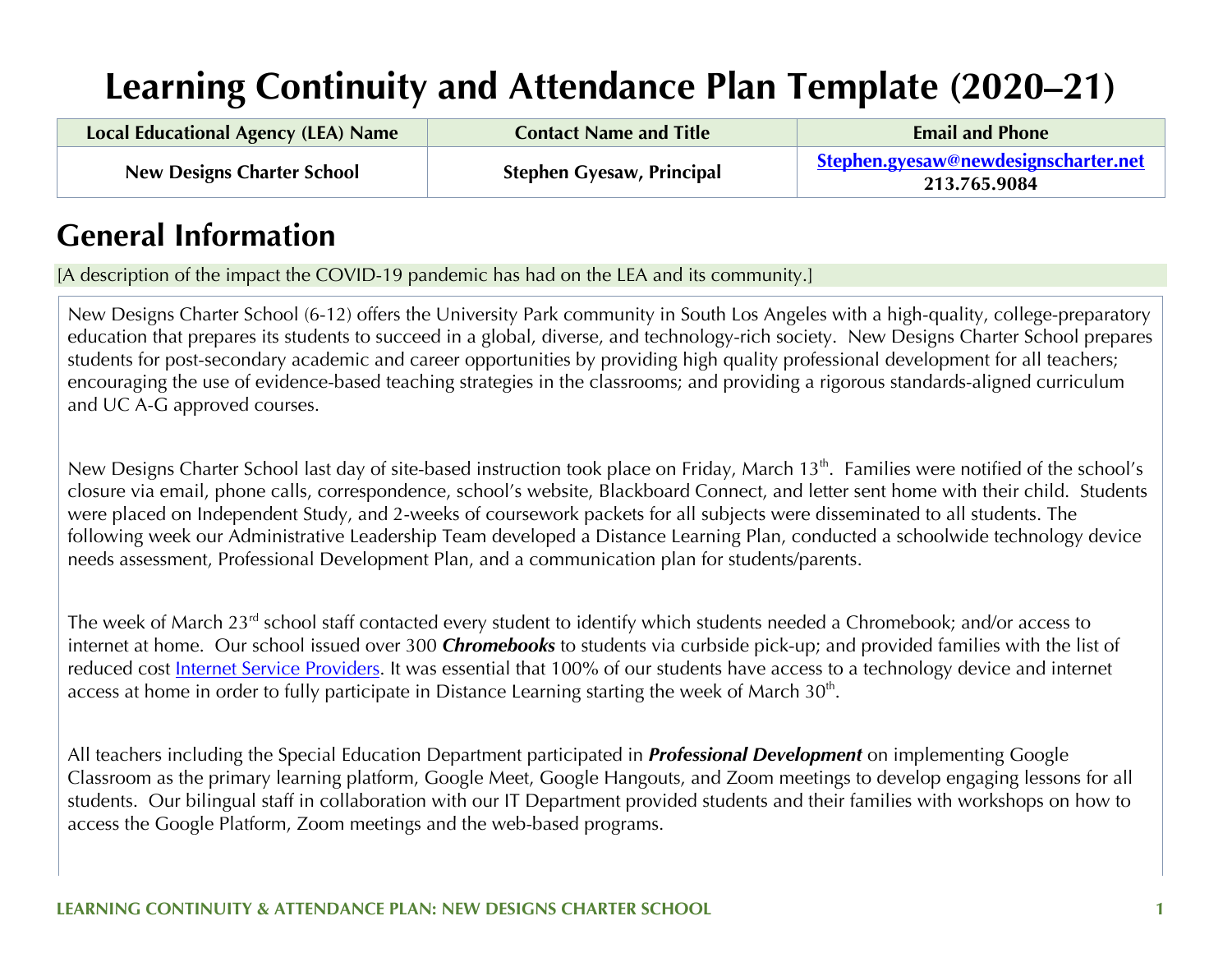Our school implemented both synchronous and asynchronous instruction using Google Classroom as the primary learning platform, and Zoom meetings. All teachers provided daily pre-recorded videos for each course which was uploaded to Google Classroom. All teachers also provided synchronous small group differentiated instruction during daily office hours.

*Modifications to our course offerings* were made for Physical Education which now includes videos; and for Lab Science, our school shifted to virtual labs.

For *Students with Disabilities* the RST teacher collaborated with General Education teachers in lesson planning and provided lessons via Google Classroom. The RST and Special Education and Teaching Assistants provided Students with Disabilities with appropriate accommodations and modifications according to the student's IEP. RSP teachers host daily office hours to provide students with additional academic support and differentiated instruction using Google Classroom. Our SPED Team contacted parents of Students with Disabilities to inform them of the educational services to be provided.

All teachers and Intervention teachers provided daily office hours for any student that required additional *academic support* or intervention. iReady intervention was provided for all students for ELA and Mathematics. Our counselors provide students with *socialemotional and counseling* services via Zoom meetings.

Our staff *communicated* with students/families on a regular basis using Google Classroom, PowerSchool Parent Portal, and Blackboard Communication, phone calls, email's and updates posted on the school's website. In addition, our school staff and Principal continued to host SSC, ELAC and Coffee with the Principal virtually. All teachers were tasked with monitoring student attendance on a daily basis using Google Classroom.

The impact that COVID19 has had on our school and community is significant. In view of the lack of physical interaction with teachers as well as the reduction in instructional time, students suffered a learning loss that may take a few years to remedy. In view of the problem, we provided teachers with advanced and extended training with more resources during the summer of 2020. The community also suffered a loss of income through the closure of businesses and loss of jobs. We know that children will be impacted the most and so we have begun to serve meals to families. There has also been an increase in homelessness in Los Angeles that will surely impact our families. Homeless students are provided with supplies and physical copies of assignments. We have also provided our parents with resources within the community that will help them get by. The impact on the mental health and social well-being of our staff and students has been real and therefore we are conducting surveys, providing trauma-informed training, and other resources that will help our community to cope with the situation.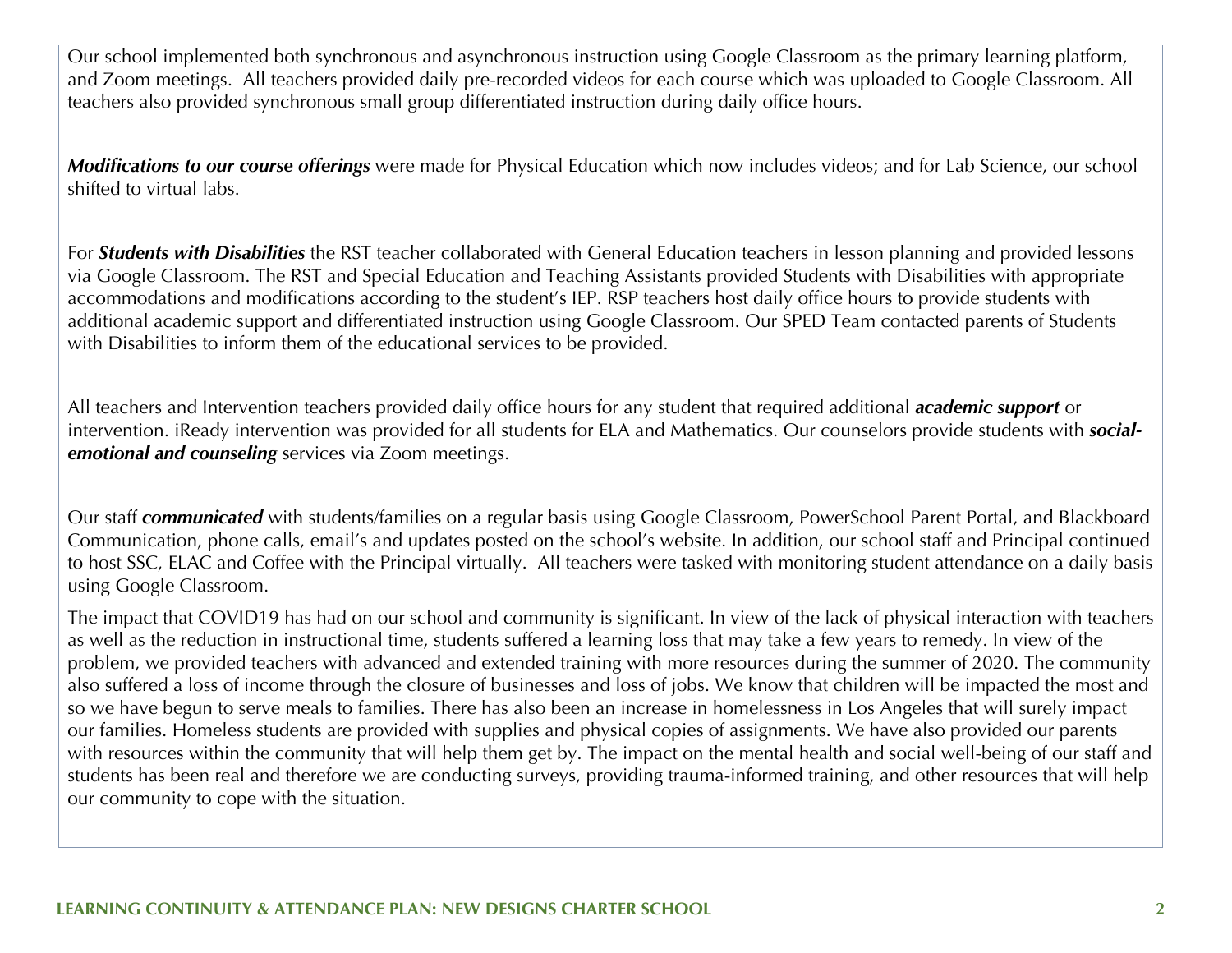## **Stakeholder Engagement**

[A description of the efforts made to solicit stakeholder feedback.]

New Designs Charter utilized a variety of strategies and activities to engage its stakeholders in the process of creating and improving the Learning Continuity and Attendance Plan. Students, parents, teachers, administrators, the governing board and other members of the community were all consulted or included in this process to contribute valuable information to the final product. Since school closures in March 2020, New Designs increased its connections and communication levels with its stakeholders in order to inform and get feedback focused on maintaining the high quality rigorous instruction it provided when schools were open to in-person instruction. Extensive outreach through all possible media formats was employed to cultivate contacts and develop feedback processes that are so critical during these unusual circumstances. The following processes and activities were used to inform stakeholders and gather inputs and other feedback as well. In all cases communication was in English and Spanish which are the two principal languages of the community and stakeholders the school serves.

#### **SURVEYS**

- March 2020: Student, teacher and staff climate survey was administered
- April/May: Student & Staff COVID-19 Distance Learning Survey was administered
- May: Parent survey Return to school
	- 20% prefer in-person; 24% prefer in-person if only a few students were on campus at a time; 42% prefer distance learning.
	- In the case health authorities would allow the opening of all schools: 60% prefer in-person; 40% prefer distance learning
- September: Parent, Teacher and Student Learning Plan Survey administered (results pending)

#### **PARENT TOWNHALL MEETINGS**

- June 4<sup>th</sup>: Discussion and input on Distance Learning Plan for 2020-21; identify remote learning issues for Middle School
- June 5<sup>th</sup>: Discussion and input on Distance Learning Plan for 2020-21; identify remote learning issues for HS
- July 24<sup>th</sup>: Middle & High School Orientation
- August  $5<sup>th</sup>$ : Launching of the 2020-21 school year
- August  $12^{th}$ : Distance Learning Plan presentation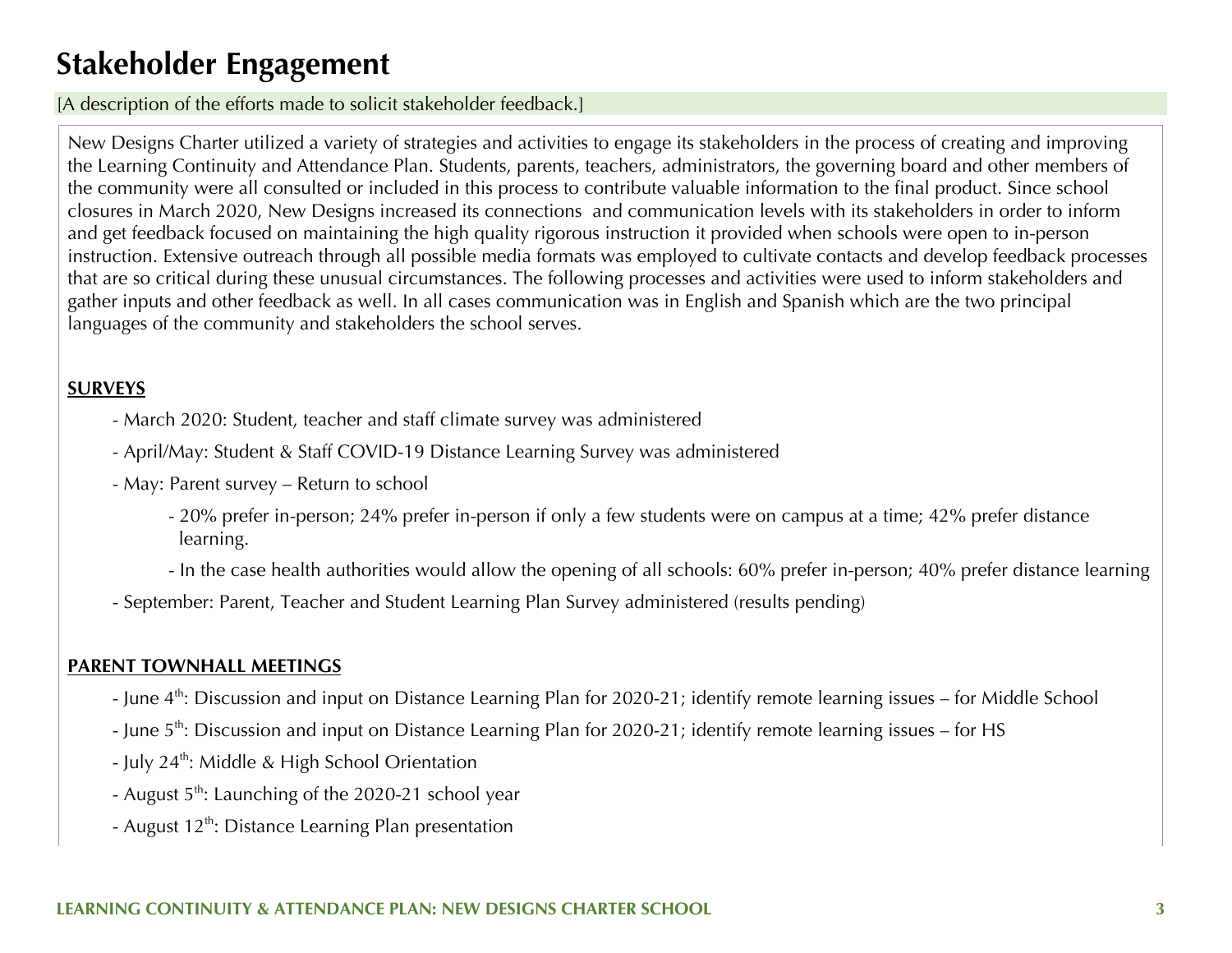#### **FAMILY & STUDENT MEETINGS**

- May 18, 21, 29, and Sept 9<sup>th</sup>: Online (Zoom) LACC Distance Learning curriculum and application meetings; Distance learning issues and feedback on individual learning between teachers and parents.

#### **SSC/ELAC MEETINGS**

- Zoom meeting: Development of a Comprehensive Needs Assessment, SPSA, Social-emotional learning, summative evaluations and parent participation in learning.
	- SSC: 5/20, 6/10
	- ELAC: 5/13, 6/17

#### **COFFEE WITH THE PRINCIPAL**

- June 3<sup>rd</sup>: Zoom meetings – to inform families of remote learning and gather input and feedback

#### **BLACKBOARD BLASTS TO PARENTS**

- April – August: Provided updates, links to surveys, and return to school

#### **STUDENT TOWNHALL & CHECK-IN MEETINGS**

 $-$  July 24<sup>th</sup>: Orientation and distance learning (via zoom and teleconference facility

#### **STAFF DEVELOPMENT MEETINGS**

– April – August: distance learning, curriculum, SEL (via zoom and teleconference facility

#### **GOVERNING BOARD MEETINGS**

– March – August: Board meetings were held in accordance with Brown Act requirements and over time they covered distance learning, return to school, curriculum, connectivity and access to computers and internet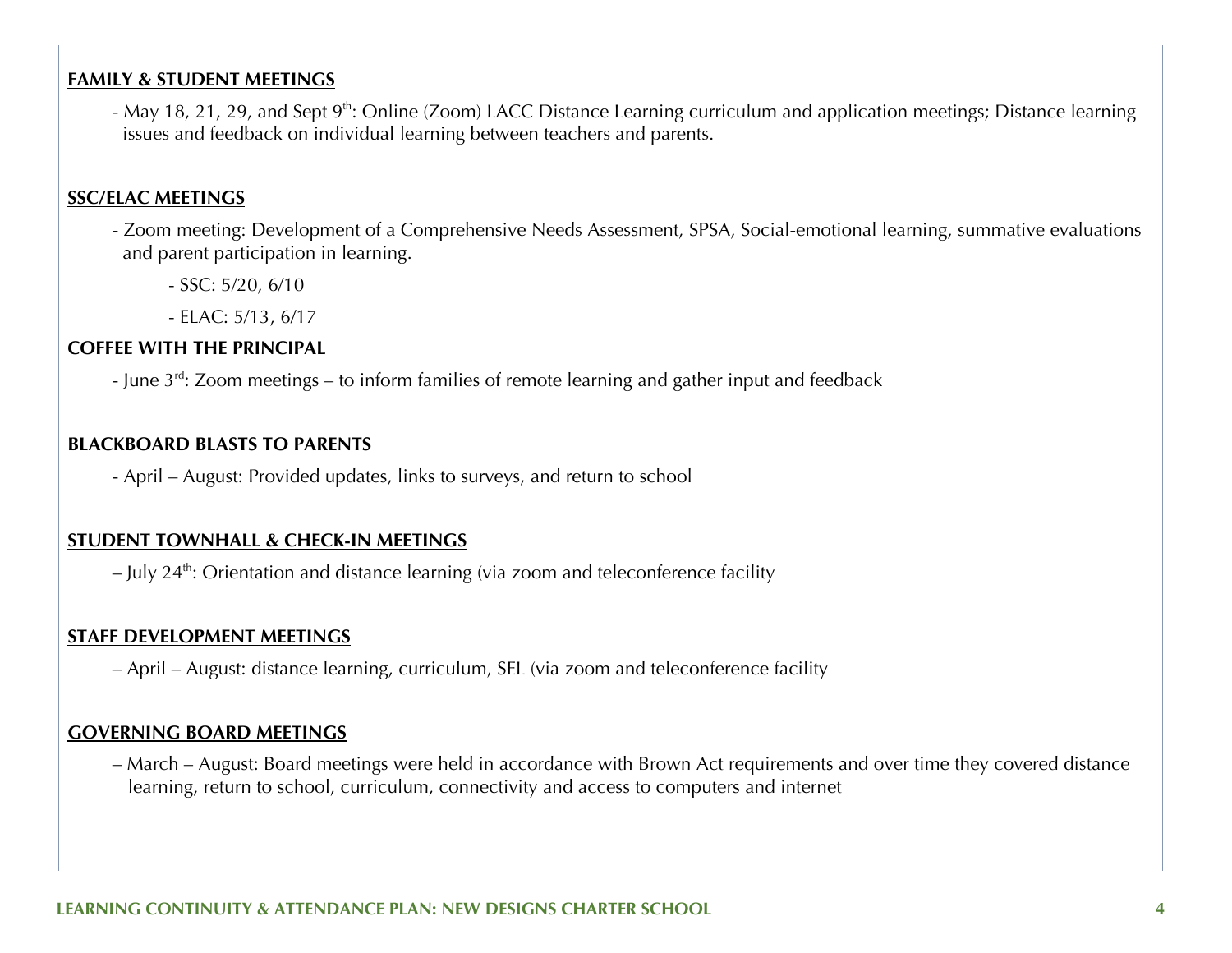#### **COMMUNITY PARTNERSHIP MEETINGS**

- August: Career/Technical and dual enrollment meetings with South West College, LA Trade Tech
- June & October: Community partnerships curriculum supports and internships LA Metro and LADWP

[A description of the options provided for remote participation in public meetings and public hearings.]

New Designs Charter School provided stakeholders the following options for remote participation and accessibility in public hearings and public meetings with the Governing Board for the review and adoption of the Learning Continuity and Attendance Plan. The Zoom platform is used for all meetings and hearings with stakeholders, and are provided options for remote participation via a link to the Zoom meeting or calling in by phone. Interpreter services are available to ensure equitable access and a voice for our Spanish speaking families.

- Governor's Executive Order N-29-20 allows Governing Board to hold public meetings via teleconferencing and make public meetings accessible telephonically or otherwise electronically to all members of the public.
- The Learning Continuity and Attendance Plan was uploaded to the school's website at least 72 hours prior to the *Public Hearing* for review and comment by members of the public. The agenda for the public hearing was posted at least 72 hours before the public hearing.
- Our school provided stakeholders with options for remote participation including the date, time of the meetings via Zoom or telephone; and translator services were available for those who speak languages other than English for both the Public Hearing and the *Board adoption of the Learning Continuity and Attendance Plan* as a non-consent item with the school's Governing Board.
- Our school also provided stakeholders with opportunities to provide feedback on the Learning Continuity & Attendance Plan prior to the Public Hearing by submitting their comment to the school.
- All stakeholders including families were also notified of these meeting dates, and options for remote participation and a link to the document for review via Remind App, school's website, and/email.

#### **BOARD MEETING DATES:**

**Date of Public Hearing: September 26, 2020**

**Date of (Adoption) Public Meeting: September 29, 2020**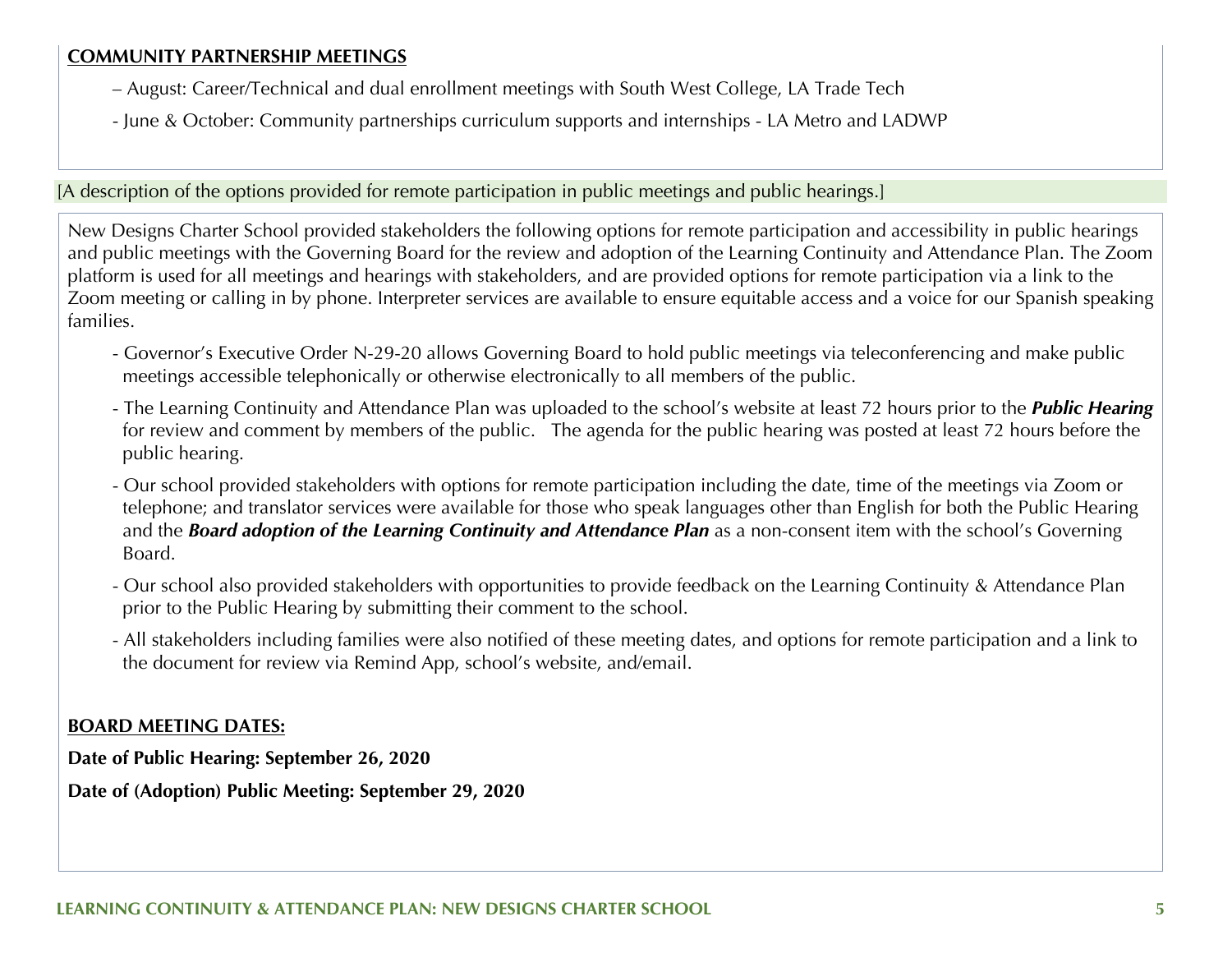Parents expressed they understood circumstances the school was operating under with COVID. On the return to school survey, about 40% of our parents indicated they would not send their students to campus if school reopened to in-person instruction as opposed to 14% who said yes.

A sizable percentage was unsure needing assurance on COVID-19 proofing of the school and clear procedures of dealing with infections within the returning population. Parents also wanted assurances on the quality of the distance learning program and progress of their children. Parents, teachers and students' responses exhibited heightened levels of worry and stress because of the uncertainty of the COVID-19 situation.

Teachers expressed the need for increased levels of empathy for students; and applying appropriate social emotional activities to their lessons.

[A description of the aspects of the Learning Continuity and Attendance Plan that were influenced by specific stakeholder input.]

As a result of the feedback and input from stakeholders the following were implemented in the development of the Learning Continuity and Attendance Plan:

- Inclusion of SEL (Advisory and throughout the day)
- Assembly (weekly) recognition of students/Assemblies
- Addition of Bitmoji
- Strategies to increase student engagement
- rigorous grading policy
- DL vs In-person
- Trainings for students re: use of technology, setting expectations (student and parent expectations)
- Improved methods of communication
- Increase in rigor for instruction for DL (created pacing guides for DL)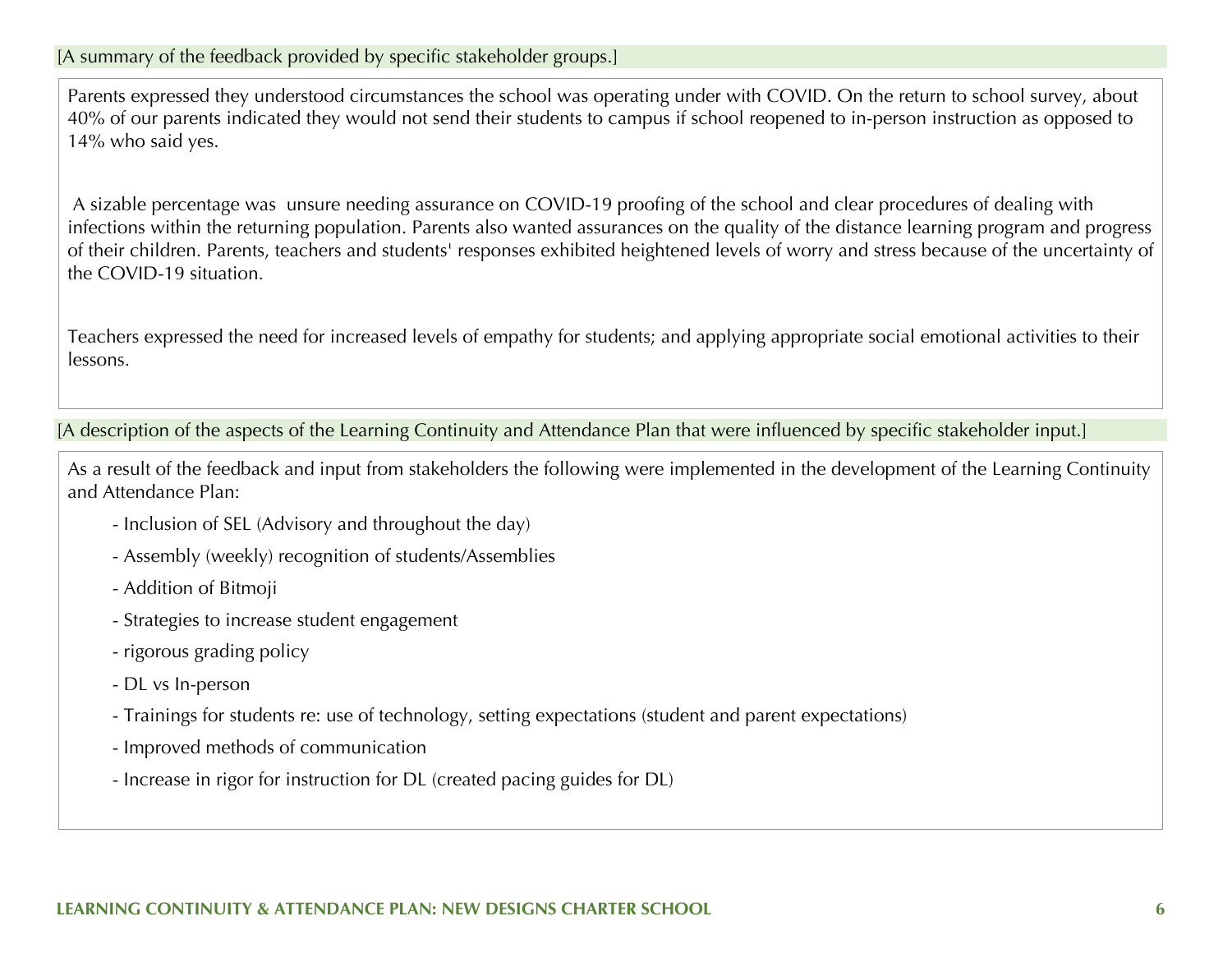## **Continuity of Learning**

## **In-Person Instructional Offerings**

[A description of the actions the LEA will take to offer classroom-based instruction whenever possible, particularly for students who have experienced significant learning loss due to school closures in the 2019–2020 school year or are at a greater risk of experiencing learning loss due to future school closures.]

New Designs Charter School started the 2020-2021 school year with 100% of students participating in distance learning (Phase #1). NDCS is situated in Los Angeles County, which is currently designated as 'Widespread' County risk level, the strictest level, where most non-essential indoor business operations are closed. Schools in the Widespread (purple) tier are not permitted to reopen for inperson instruction, unless they receive a waiver from their local health department, which is only applicable to schools that serve grades TK-6. Schools can reopen for in-person instruction once their county has been in the Substantial (red) tier for at least two weeks. Schools must follow the CDPH COVID-19 Industry guidelines when they reopen or if they have to close again.

New Designs Charter School will follow the safe reopening guidelines of the following organizations:

- CA Department of Public Health (CDPH)
- CA Department of Education (CDE)
- Los Angeles County Department of Public Health (LACDPH)
- Los Angeles County Office of Education (LACOE)
- OSHA

Once it is safe to do so, New Designs Charter School will transition to Phase 2 - a blended model (hybrid in-person and distance learning). Our students will be assigned to Cohort A, B or C. Two of the 3 cohorts will alternate with in-person and distance learning, while one cohort will remain full distance learning. For the Hybrid Model comprised of in-person and distance learning, students will be divided into 3 Cohorts (A/B/C) for scheduling purposes. It is a combination of face-to-face instruction with distance learning. The school will work with parents to ensure siblings are in the same cohort. Schedule will be as follows:

- Monday & Wednesday Cohort A: in-person instruction; Cohort B & C: distance learning
- Thursday & Thursday Cohort B: in-person; Cohort A & C: distance learning
- Friday: All cohorts in distance learning with synchronous and asynchronous instruction
- Cohort C: 100% Distance Learning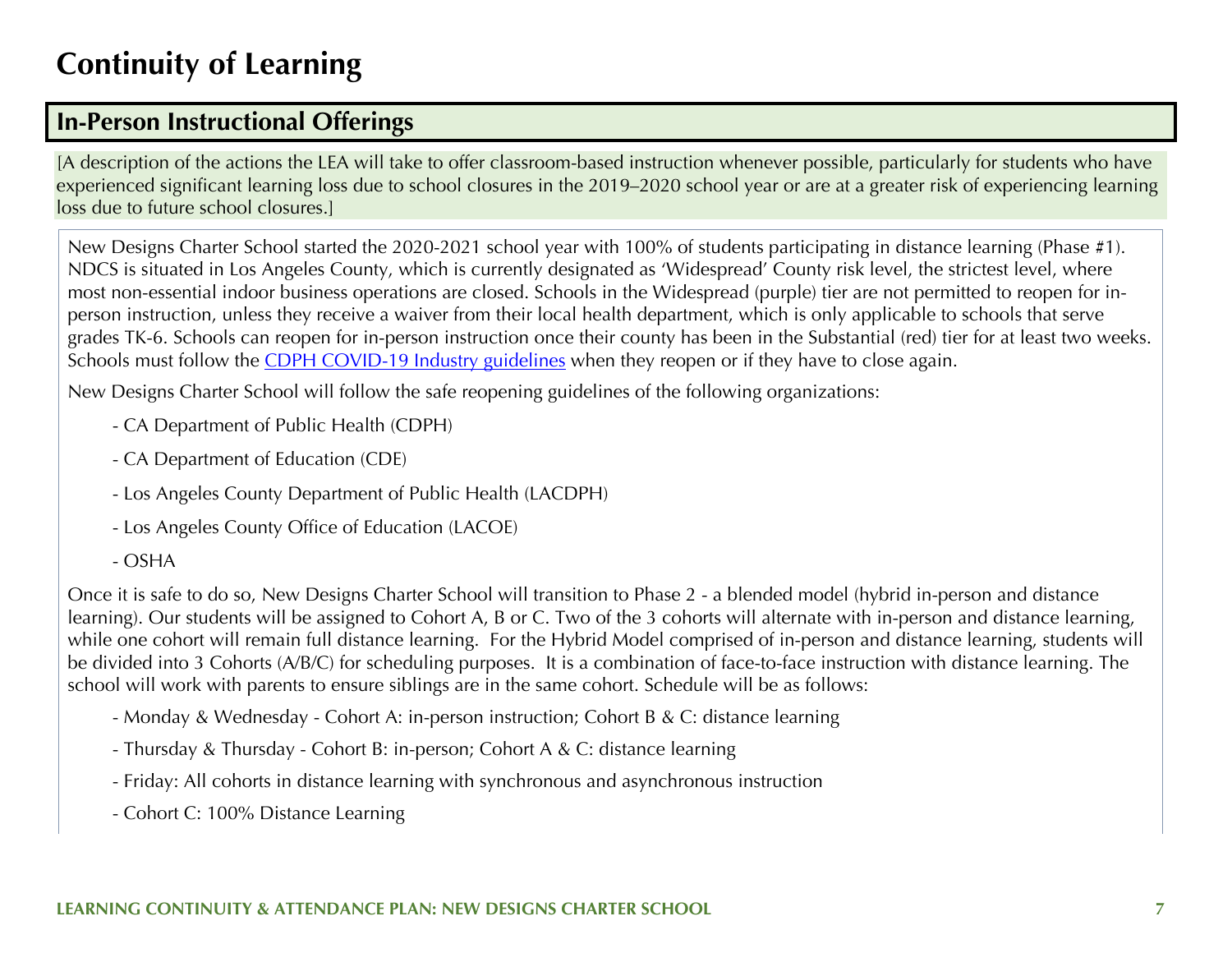The hybrid model will include small class sizes to accommodate the physical distancing protocols. We believe this is the model that will ensure the safest approach to reopening schools physically once we are able to do so. This model is designed to seamlessly transition students back to campus once it is safe to do so.

All core courses will be taught via synchronous (s) "live" instruction followed by a support/intervention course that will be taught via asynchronous (a) instruction, as noted below. **NOTE**: (S) denotes "Synchronous;" and (A) "asynchronous"

| <b>INSTRUCTIONAL LEARNING SCHEDULE: M/W &amp; T/TH</b> |                                        |                                     | <b>INSTRUCTIONAL LEARNING SCHEDULE: FRIDAY</b> |                           |                  |                    |    |                                        |                       |
|--------------------------------------------------------|----------------------------------------|-------------------------------------|------------------------------------------------|---------------------------|------------------|--------------------|----|----------------------------------------|-----------------------|
| <b>TIME</b>                                            | <b>INSTRUCTIONAL</b><br><b>MINUTES</b> | M/W                                 |                                                |                           | T/TH             | <b>TIME</b>        |    | <b>INSTRUCTIONAL</b><br><b>MINUTES</b> | <b>FRIDAY</b>         |
| $8:00 - 9:00$ AM                                       | $\mathbf{0}$                           |                                     | <b>TEACHER PREP</b>                            |                           |                  | $8:00 - 9:00$ AM   |    | $\bf{0}$                               | <b>TEACHER PREP</b>   |
| $9:00 - 9:45$ AM                                       | 45                                     |                                     | PERIOD 1 (S)                                   |                           | PERIOD 4 (S)     | $9:00 - 9:35$ AM   |    | 35                                     | <b>PERIOD1</b>        |
| $9:45 - 10:20$ AM                                      | 35                                     |                                     | PERIOD 1 (A)                                   |                           | PERIOD 4 (A)     | $9:35 - 9:40$ AM   |    | $\bf{0}$                               | <b>PASSING PERIOD</b> |
| $10:20 - 10:30$ AM                                     | $\mathbf{0}$                           |                                     |                                                | <b>BREAK</b>              |                  | $9:40 - 10:15$ AM  |    | 35                                     | <b>PERIOD 2</b>       |
| $10:30 - 11:15$ AM                                     | 45                                     |                                     | PERIOD 2 (S)                                   |                           | PERIOD 5 (S)     | $10:15 - 10:25$ AM |    | $\mathbf{0}$                           | <b>BREAK</b>          |
| $11:15 - 11:50$ AM                                     | 35                                     |                                     | PERIOD 2 (A)                                   |                           | PERIOD 5 (A)     | $10:25 - 11:00$ AM |    | 35                                     | <b>PERIOD 3</b>       |
| $11:50 - 12:00$ PM                                     | $\bf{0}$                               |                                     |                                                | <b>BREAK</b>              |                  | $11:00 - 11:05$ AM |    | $\bf{0}$                               | <b>PASSING PERIOD</b> |
| 12:00 - 12:25 PM                                       | 25                                     |                                     | <b>ADVISORY</b>                                |                           | <b>SSR</b>       | 11:05 - 11:40 AM   |    | 35                                     | <b>PERIOD 4</b>       |
| 12:25 - 12:55 PM                                       | $\mathbf{0}$                           | <b>LUNCH</b>                        |                                                |                           |                  | 11:40 - 11:45 AM   |    | $\mathbf{0}$                           | <b>PASSING PERIOD</b> |
| 12:55 - 1:40 PM                                        | 45                                     | PERIOD 3 (S)                        |                                                |                           | PERIOD 6 (S)     | 11:45 - 12:15 PM   |    | 30                                     | <b>ASSEMBLY</b>       |
| $1:40 - 2:15$ PM                                       | 35                                     | PERIOD 3 (A)                        |                                                |                           | PERIOD 6 (A)     | 12:15 - 12:45 PM   |    | $\bf{0}$                               | <b>LUNCH</b>          |
| $2:15 - 2:45$ PM                                       | $\mathbf{0}$                           | <b>PARENT OUTREACH/OFFICE HOURS</b> |                                                |                           | 12:45 - 1:20 PM  |                    | 35 | <b>PERIOD 5</b>                        |                       |
|                                                        | 265                                    |                                     | <b>TOTAL INSTRUCTIONAL MINUTES</b>             |                           |                  | $1:20 - 1:25$ PM   |    | $\bf{0}$                               | <b>PASSING PERIOD</b> |
|                                                        |                                        |                                     |                                                |                           | $1:25 - 2:00$ PM |                    | 35 | <b>PERIOD 6</b>                        |                       |
|                                                        |                                        |                                     |                                                |                           |                  | 2:00 - 3:00 PM     |    | $\bf{0}$                               | PROF. DEVEL.          |
|                                                        | <b>TOTAL</b><br>240                    |                                     |                                                | <b>INSTRUCTIONAL MIN.</b> |                  |                    |    |                                        |                       |
| <b>HYBRID LEARNING SCHEDULE</b>                        |                                        |                                     |                                                |                           |                  |                    |    |                                        |                       |
|                                                        |                                        | <b>MONDAY</b><br><b>TUESDAY</b>     |                                                |                           | <b>WEDNESDAY</b> |                    |    | <b>THURSDAY</b>                        | <b>FRIDAY</b>         |
| <b>COHORT A</b>                                        |                                        | <b>IN-PERSON</b><br><b>DL</b>       |                                                |                           |                  | <b>IN-PERSON</b>   |    | <b>DL</b>                              | <b>IN-PERSON/DL</b>   |
| <b>COHORT B</b>                                        | <b>DL</b>                              |                                     | <b>IN-PERSON</b>                               |                           | <b>DL</b>        |                    |    | <b>IN-PERSON</b>                       | <b>IN-PERSON/DL</b>   |
| <b>COHORT C</b>                                        |                                        | 100% DISTANCE LEARNING (DL)         |                                                |                           |                  |                    |    |                                        |                       |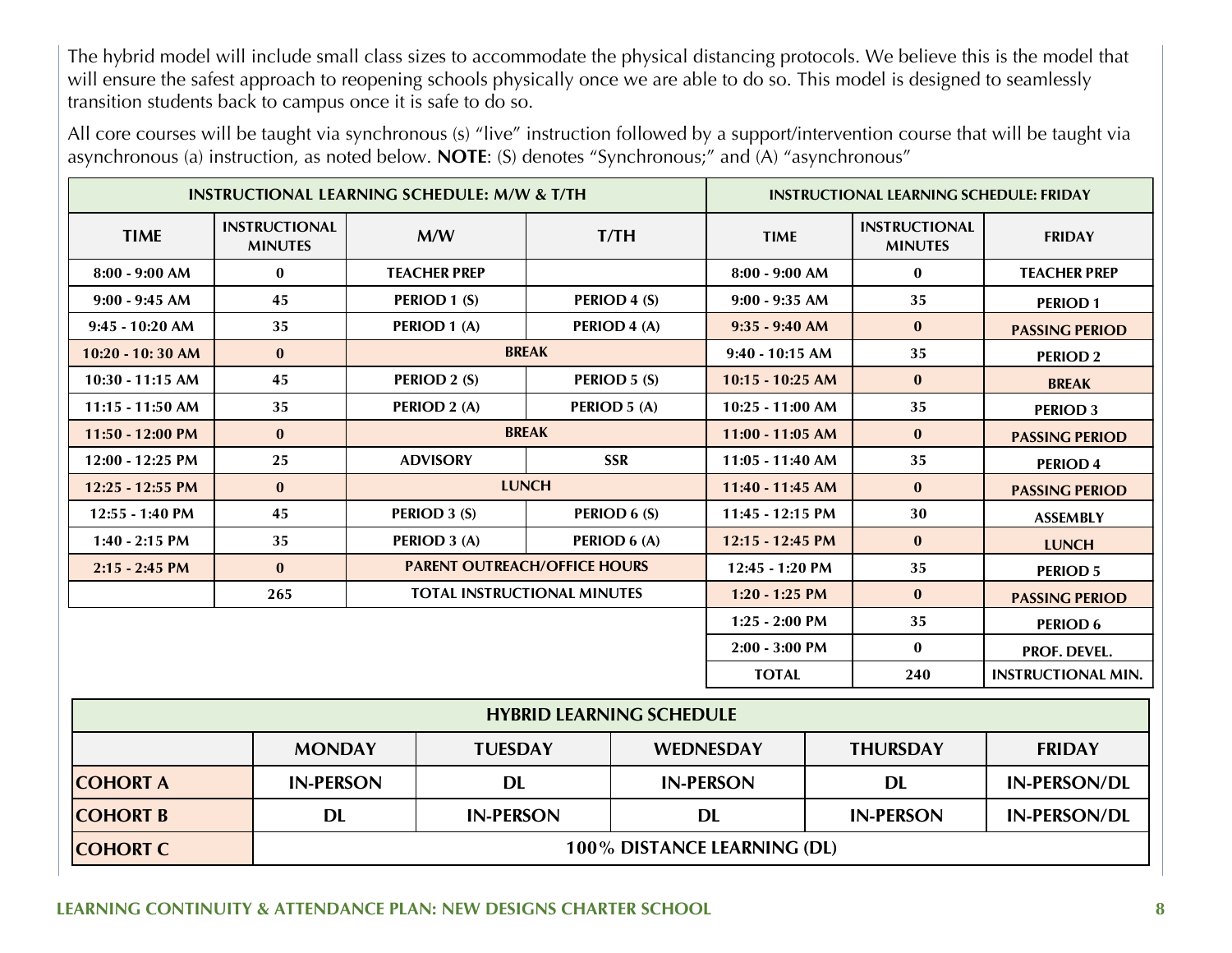All students in high school will have access to UC A-G approved courses whether in-person or via distance learning.

All students have been provided with a Chromebook device; and Wi-Fi hotspots for those who lack adequate connectivity at home; in order for all students to have full access of the school's curricular and instructional program. Tech support will be available via phone or in-person by appointment to maintain social distancing safety protocols.

New Designs Charter School has implemented a Systematic Cycle of Assessments that include:

- iReady ELA & Math: 2 times/year for Gr. 6-8
- Study Island Reading Assessment: 3 times/year for Gr 6-12
- ICA's 2 times/year for Gr. 6-12
- Achieve 3000 for EL: 2 times/year (Reading Lexile Levels)

In-person instruction will result in reduced class sizes. Classrooms will be staffed with a credentialed teacher and Instructional Assistant and/or other support staff during the instructional day to provide additional differentiated instruction. Teachers will also hold office hours. To continue to develop English learner language skills, teachers will provide daily comprehensive English Language Development. Designated English Language Development "first teaching" will be provided through synchronous instruction via small groups differentiated by proficiency level.

#### **SOCIAL-EMOTIONAL**

New Designs Charter School will implement Social and emotional learning that focuses on relationships management, selfmanagement, self-efficacy and social awareness will be provided by school counselors during weekly Advisory classes, to ensure the development of student learning and competency. Middle school SEL utilizes the **School** Connect curriculum while high school utilizes Second Step Curriculum. The SEL will equip students with skills, attitudes and values that help them navigate and address stress, anxiety, and traumatic situations.

#### **HEALTH & SAFETY**

The health and safety of our students and staff is of utmost importance. New Designs Charter School is committed to ensuring a safe environment that is conducive to teaching and learning and provides the assurance to the school community that everyone will be safe. When reopening our campuses to students and staff, we will adhere to all the health and safety guidelines provided by the CDC, the state of California, and the Los Angeles County Health Department. We will also monitor the state watchlist and determine when it is safe to reopen our campus. This phase of our campus opening will be a hybrid of in-person and remote learning.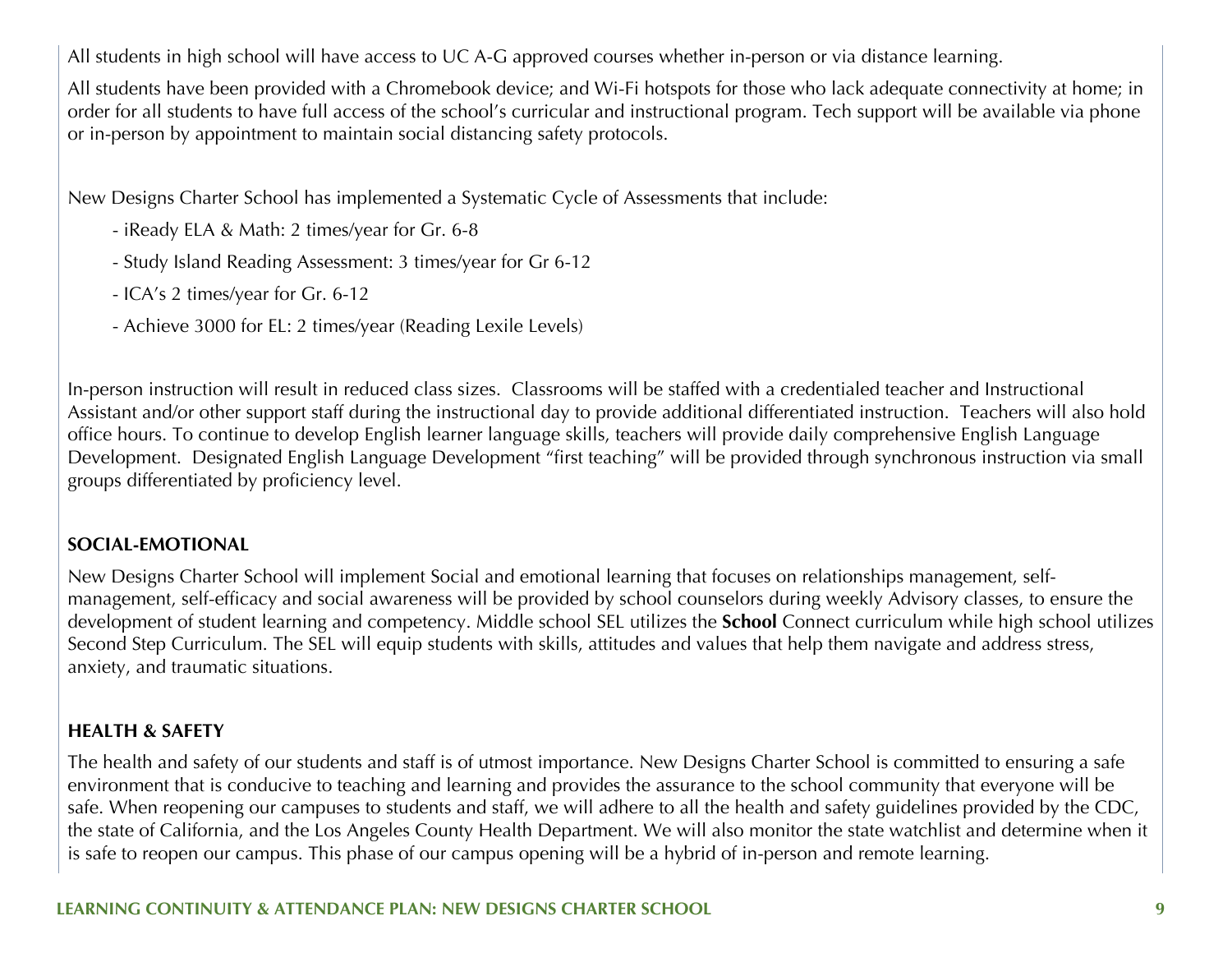The safety measures will include reducing the number of students on campus at any time, banning assemblies and large gatherings and suspending sporting activities where necessary. Other critical safety measures will include physical distancing, mask wearing procedures, hand washing, hand sanitizers and temperature checks. Safety protocols that promote health and safety in the classrooms will also include the rearrangement or the installation of barriers that meet the physical distancing requirements or curtail the spread of the virus. Air-filters will be changed more frequently than required. Appropriate signs that promote physical distancing and healthy practices will be placed throughout. Physical Education activities will be modified to ensure that it is safe. Training in safety procedures will be provided to all students and staff. Cleaning and disinfecting of surfaces, classrooms will be conducted throughout the day and after the close of the school day. Students will have the option of remote learning. Full in-person learning will only happen when it is completely safe to do so.

#### **Actions Related to In-Person Instructional Offerings**

| <b>Description</b>                                                                                                                                                                                                                                                                                                                                                                                                       | <b>Total Funds</b>       | <b>Contributing</b> |
|--------------------------------------------------------------------------------------------------------------------------------------------------------------------------------------------------------------------------------------------------------------------------------------------------------------------------------------------------------------------------------------------------------------------------|--------------------------|---------------------|
| Principal & Teacher salaries for in-person and distance learning                                                                                                                                                                                                                                                                                                                                                         | $\frac{1}{3}$ , 367, 127 | $*V$                |
| Our school will provide at least 265 instructional minutes Monday – Thursday (240 instructional minutes<br>on Fridays); and 180 instructional days that exceeds the state's requirement of 175 days; and 240 daily<br>instructional minutes.                                                                                                                                                                             |                          |                     |
| All teachers participated in 4-weeks (of intensive summer professional development prior to the start of the<br>2020-21 school year, weekly professional development during the academic year; for all teachers focused<br>on data analysis of student work and assessment; and developing plans to improve student achievement<br>across all student groups, and accelerate student learning, during the academic year. |                          |                     |
| $\vert$ * 10% of salaries will be funded with LCFF Supplemental & Concentration funds (contributing column)<br>and the remaining 85% with LCFF Base Funds. Total amount funded with LCFF S&C: \$336,712                                                                                                                                                                                                                  |                          |                     |
| Procurement of PPE equipment, additional supplies, materials, partitions, janitorial services for personal<br>protection, hygiene, health & safety and disinfecting classrooms, school equipment, etc.                                                                                                                                                                                                                   | \$528,000                | N                   |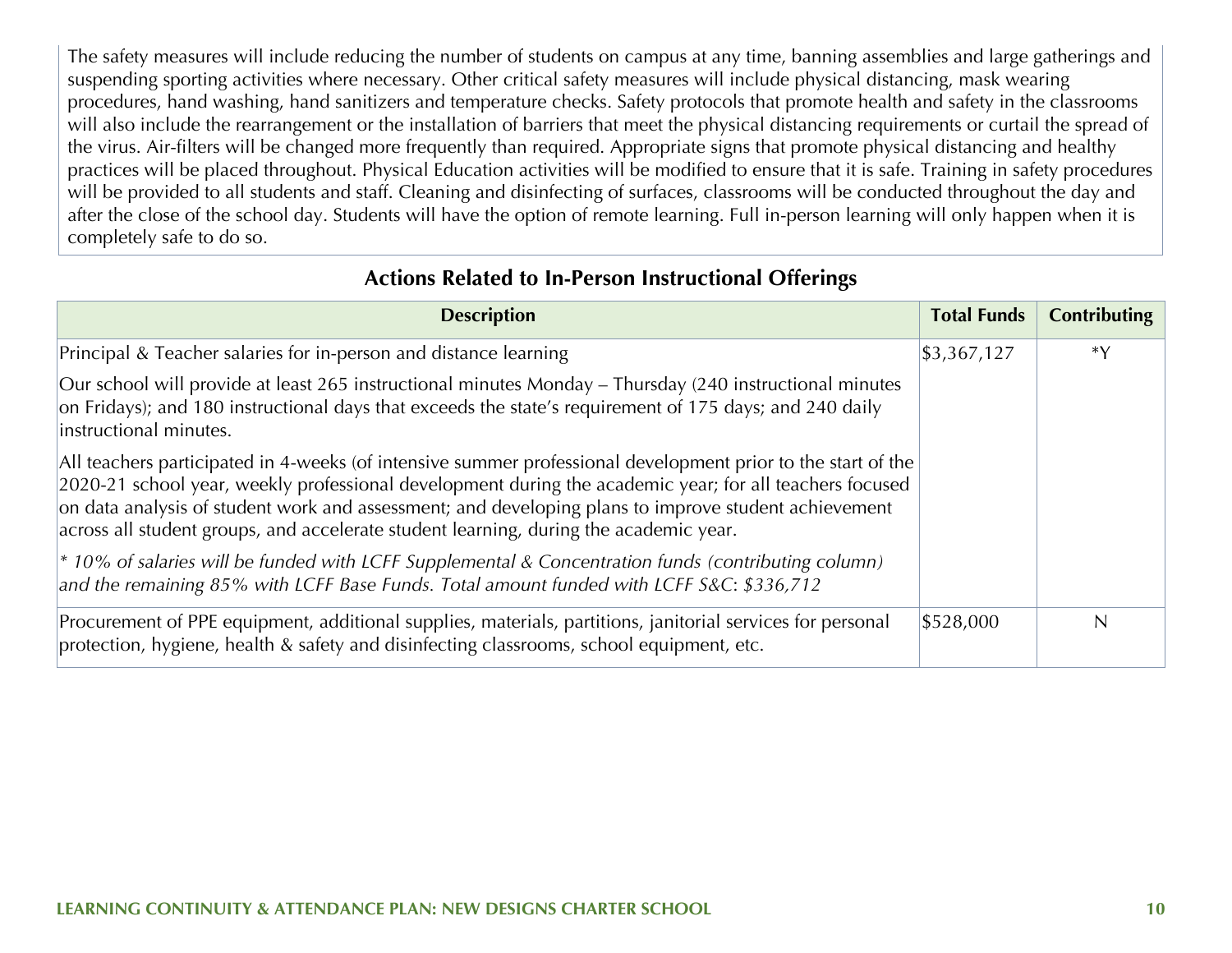## **Distance Learning Program**

### **Continuity of Instruction**

[A description of how the LEA will provide continuity of instruction during the school year to ensure pupils have access to a full curriculum of substantially similar quality regardless of the method of delivery, including the LEA's plan for curriculum and instructional resources that will ensure instructional continuity for pupils if a transition between in-person instruction and distance learning is necessary.]

New Designs Charter School started the 2020-21 school year on August 18<sup>th</sup> at 100% distance learning that includes synchronous and asynchronous instruction. Distance Learning instruction is defined by CA Education Code 43500 as instruction in which the student and educators are in different locations and students are under the general supervision of a certificated teacher from New Designs Charter School.

New Designs Charter School's distance learning plan was designed through the collaboration of the CMO Leadership and Distance Learning Task Force using the following guiding principles:

- True Core: Math and Literacy skills are central to the development of a successful college readiness. Mastery of these core content areas drive metrics of success across life, including college completion, job acquisition, and future earning potential.
- Quality of Materials: The quality of the work we put in front of scholars matters. We cannot put low quality work in front of scholars, especially when we are depending more on the materials to drive the learning experience.
- College Ready Skills: Outside of content, there are discrete skills that drive the success of an individual to and through college. It's not enough to just achieve grade level mastery. If a scholar doesn't possess a powerful set of character strengths, they will likely not complete college. We must prioritize not just grade level content but developing the independent skills through direct instruction and application of these skills

In addition, the Distance Learning Taskforce identified the following critical elements to re-opening:

- Staff Wellness & Flexibility
- Health & Safety Guidelines

New Designs Charter School will provide *Synchronous Learning* via daily live instruction led by credentialed teachers and peers for the purpose of instruction, progress monitoring and maintaining school connectedness. Educators, RSP/SPED teachers and Instructional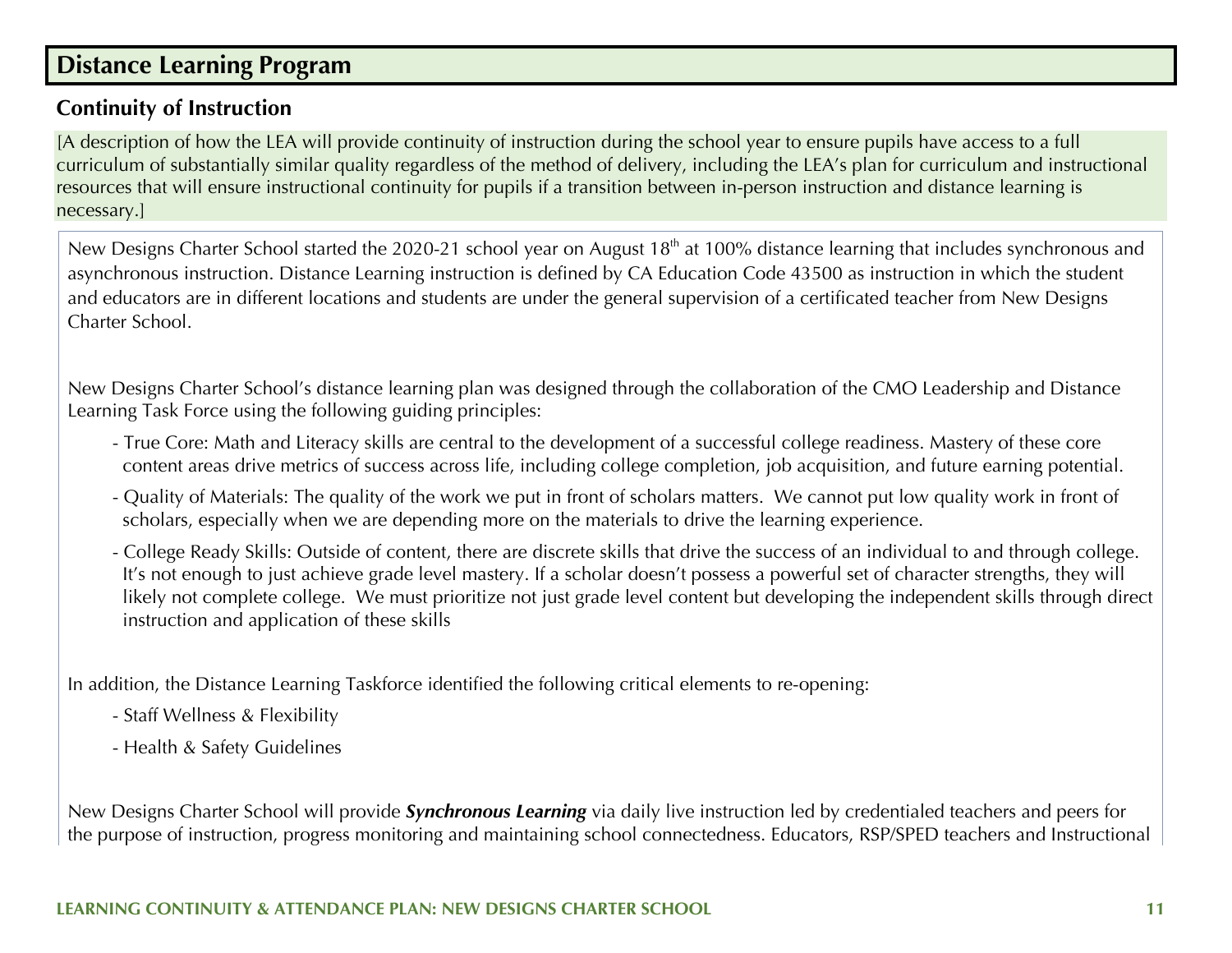Assistants will utilize video conferencing, teleconferencing and live interactions to provide differentiated support for students who require specific and targeted feedback for learning purposes. (denoted by (S) in the schedule above)

Every instructional period has been divided into Synchronous and asynchronous instructions on Mondays - Thursdays. Both teachers and students interact directly in a live online setting, such as a live lesson on video conferencing platforms. However, Asynchronous instruction does not require the student and teacher to be working together in a live setting but involves students working on their own on assignments their teachers have given them. Examples include watching a pre-recorded video, completing assignments and activities without direct teacher supervision, and other self-paced homework assignments. (denoted by (A) in the schedule above). On Fridays, students participate in both synchronous and asynchronous instruction as noted in the following schedule.

|                    |                                        | DISTANCE LEARNING SCHEDULE: M/W & T/TH | DISTANCE LEARNING SCHEDULE: FRIDAY  |                    |                                        |                           |
|--------------------|----------------------------------------|----------------------------------------|-------------------------------------|--------------------|----------------------------------------|---------------------------|
| <b>TIME</b>        | <b>INSTRUCTIONAL</b><br><b>MINUTES</b> | M/W                                    | T/TH                                | <b>TIME</b>        | <b>INSTRUCTIONAL</b><br><b>MINUTES</b> | <b>FRIDAY</b>             |
| $8:00 - 9:00 AM$   | $\bf{0}$                               | <b>TEACHER PREP</b>                    |                                     | $8:00 - 9:00 AM$   | $\bf{0}$                               | <b>TEACHER PREP</b>       |
| $9:00 - 9:45 AM$   | 45                                     | PERIOD 1 (S)                           | PERIOD 4 (S)                        | $9:00 - 9:35 AM$   | 35                                     | <b>PERIOD1</b>            |
| 9:45 - 10:20 AM    | 35                                     | PERIOD 1 (A)                           | PERIOD 4 (A)                        | $9:35 - 9:40$ AM   | $\bf{0}$                               | <b>PASSING PERIOD</b>     |
| $10:20 - 10:30$ AM | $\bf{0}$                               |                                        | <b>BREAK</b>                        | $9:40 - 10:15$ AM  | 35                                     | <b>PERIOD 2</b>           |
| $10:30 - 11:15$ AM | 45                                     | PERIOD 2 (S)                           | PERIOD 5 (S)                        | $10:15 - 10:25$ AM | $\bf{0}$                               | <b>BREAK</b>              |
| 11:15 - 11:50 AM   | 35                                     | PERIOD 2 (A)                           | PERIOD 5 (A)                        | $10:25 - 11:00$ AM | 35                                     | <b>PERIOD 3</b>           |
| 11:50 - 12:00 PM   | $\bf{0}$                               | <b>BREAK</b>                           |                                     | $11:00 - 11:05$ AM | $\bf{0}$                               | <b>PASSING PERIOD</b>     |
| 12:00 - 12:25 PM   | 25                                     | <b>ADVISORY</b>                        | <b>SSR</b>                          | $11:05 - 11:40$ AM | 35                                     | <b>PERIOD 4</b>           |
| 12:25 - 12:55 PM   | $\bf{0}$                               | <b>LUNCH</b>                           |                                     | 11:40 - 11:45 AM   | $\bf{0}$                               | <b>PASSING PERIOD</b>     |
| $12:55 - 1:40$ PM  | 45                                     | PERIOD 3 (S)                           | PERIOD 6 (S)                        | $11:45 - 12:15$ PM | 30                                     | <b>ASSEMBLY</b>           |
| $1:40 - 2:15$ PM   | 35                                     | PERIOD 3 (A)                           | PERIOD 6 (A)                        | $12:15 - 12:45$ PM | $\bf{0}$                               | <b>LUNCH</b>              |
| $2:15 - 2:45$ PM   | $\bf{0}$                               |                                        | <b>PARENT OUTREACH/OFFICE HOURS</b> | $12:45 - 1:20$ PM  | 35                                     | <b>PERIOD 5</b>           |
|                    | 265                                    | <b>TOTAL INSTRUCTIONAL MINUTES</b>     |                                     | $1:20 - 1:25$ PM   | $\bf{0}$                               | <b>PASSING PERIOD</b>     |
|                    |                                        |                                        |                                     | $1:25 - 2:00$ PM   | 35                                     | <b>PERIOD 6</b>           |
|                    |                                        |                                        |                                     | $2:00 - 3:00$ PM   | $\bf{0}$                               | <b>PROF. DEVEL.</b>       |
|                    |                                        |                                        |                                     | <b>TOTAL</b>       | 240                                    | <b>INSTRUCTIONAL MIN.</b> |

All students in high school will have access to UC A-G approved courses whether in-person or via distance learning.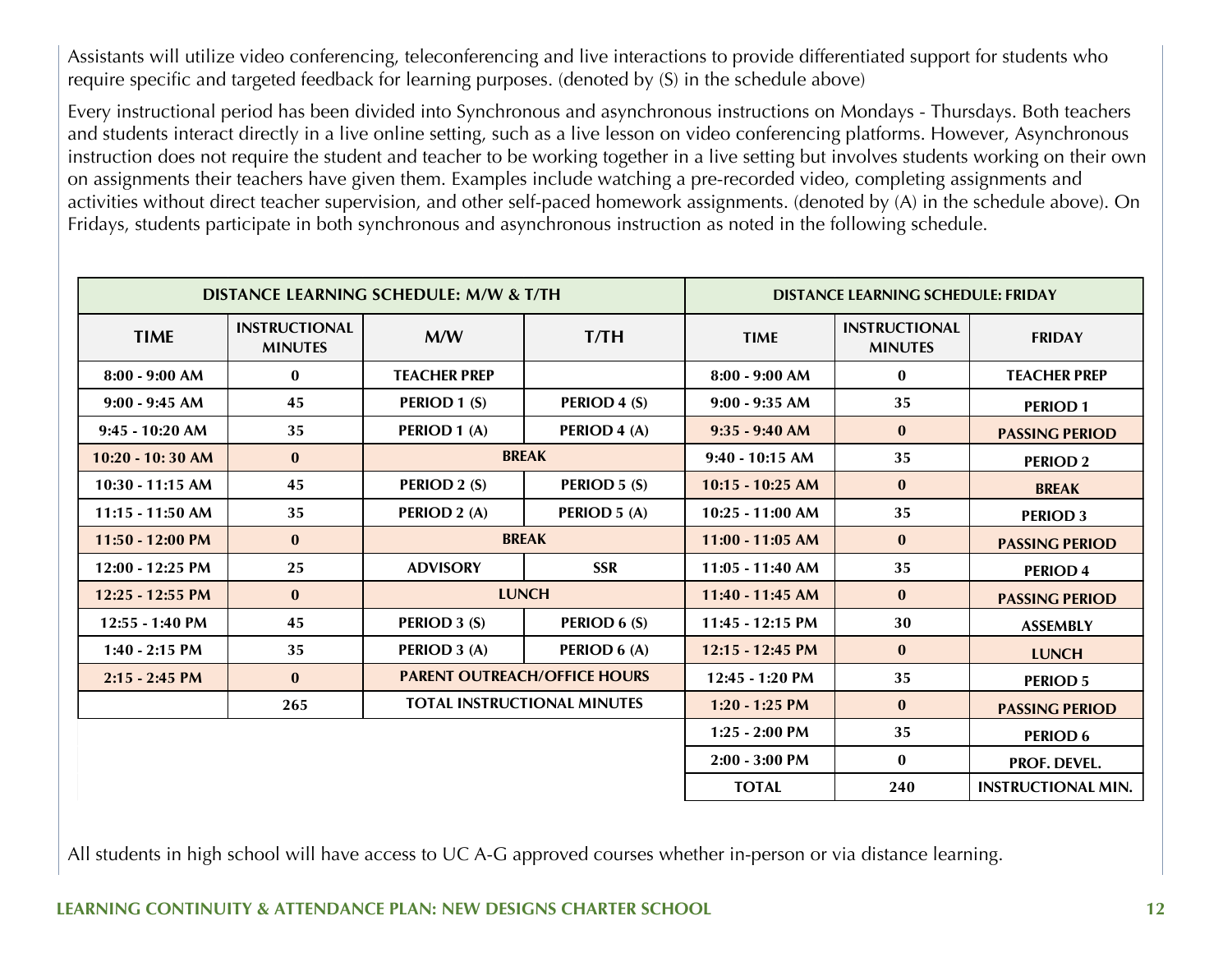All students have been provided with a Chromebook device; and Wi-Fi hotspots for those who lack adequate connectivity at home; in order for all students to have full access of the school's curricular and instructional program. Tech support will be available via phone or in-person by appointment to maintain social distancing safety protocols.

As a result of the COVID pandemic and distance learning, *core curriculum online subscriptions* have been purchased for every student which include:

- Springboard ELA, ELD, and Math
- History Alive TCI
- Houghton Mifflin Harcourt
- McGraw-Hill: Career Pathway: Street Law & Personal Finance
- CTE Online

Our students will also access the following technology based and/or supplemental apps:

- Zoom for synchronous instruction; Google Suites as the learning platform
- Kahoot
- Flocabulary
- Naviance
- APEX
- BrainPop

New Designs Charter School has implemented a Systematic *Cycle of Assessments* that include:

- iReady ELA & Math: 2 times/year for Gr. 6-8
- Study Island Reading Assessment: 3 times/year for Gr 6-12
- ICA's 2 times/year for Gr. 6-12
- Achieve 3000 for EL: 2 times/year (Reading Lexile Levels)

New Designs Charter School will continue to implement the academic supports and interventions identified in this report under "Pupil Learning Loss" when students return to in-person instruction; and will also be maintained while in distance learning.

#### **ACADEMIC SUPPORT**

All students in grades 6-8 will be enrolled in an Academic Enrichment (ACE) course, that provides intervention for English Language Arts and Mathematics. Students will be assessed at the beginning of the school year using iReady for reading and math. iReady is a

### **LEARNING CONTINUITY & ATTENDANCE PLAN: NEW DESIGNS CHARTER SCHOOL 13**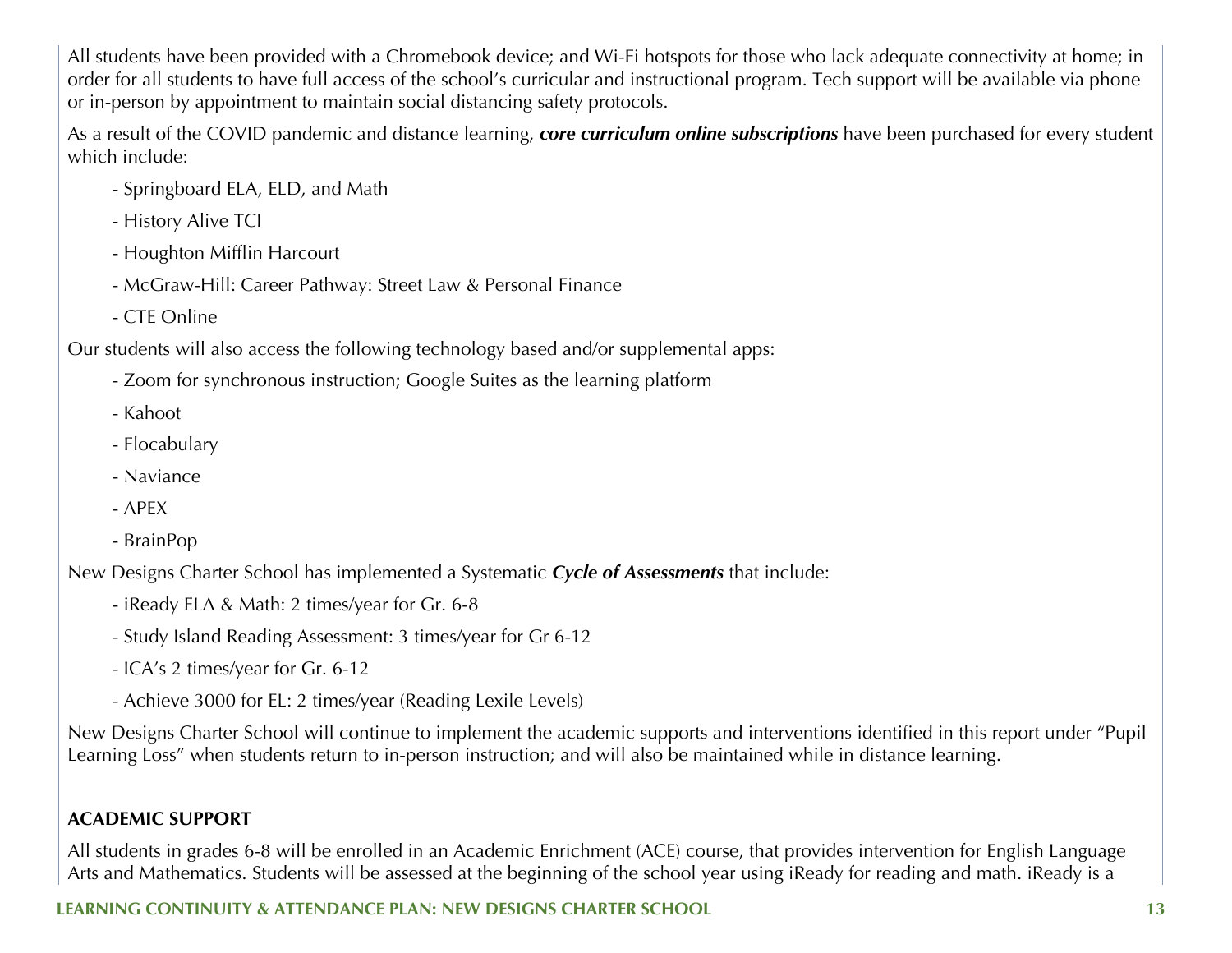comprehensive assessment and instruction program that empowers educators with the resources they need to help all students succeed. iReady connects diagnostic data and provides personalized differentiated instruction for every student. It Supports teachers with resources for remediation and reteaching at individualized, small group, and whole class levels of instruction. IReady is a research-based and evidence-based program that provides personalized instruction that result in significant student gains.

iReady provides user-friendly dashboards and clear reports with actionable data that give teachers a foundational understanding of students' strengths and areas of need. It enables our educators confidently determine each student's on-grade level proficiency based on CA State Standards. iReady delivers online lessons that provide tailored instruction and practice for each student to accelerate growth.

#### **ENGLISH LEARNERS**

Credentialed teachers, Intervention teachers, and Instructional Assistants will also provide additional academic support during the instructional day and after-school. English Leaners will receive daily integrated *English Language Development* (ELD); and designated ELD during the week. ELs and LtELs will receive additional push-in support during daily synchronous instruction. Instructional Coaches will also participate in synchronous instructional lessons and provide one-on-one support for teachers. To continue to develop English learner language skills, teachers will provide daily comprehensive integrated English Language Development. Designated English Language Development "first teaching" will be provided through synchronous instruction via small groups differentiated by proficiency level. Asynchronous instruction will be in support of such instruction

**EL/SWD:** These dually identified students receive individual attention from both the ELD and Sped department teams. These departments discuss the student's individual goals, progress, and areas of weakness, to determine what factors may be contributing to limitations or difficulty with achievement. These determinants help indicate which service and support is a better fit to remedy a situation or continue a successful plan in action. Parents are brought into the conversation for both programs

Identification and Placement:

- Identification for Continued Placement for Continuing ELs
- Identification for Placement for new enrollees to NDCS
- Monitoring for reclassification eligibility
- Communication of EL students, Proficiency level, and placement to Certificated Staff
- Parent notification letters of Initial Program Placement or Continuing Program placement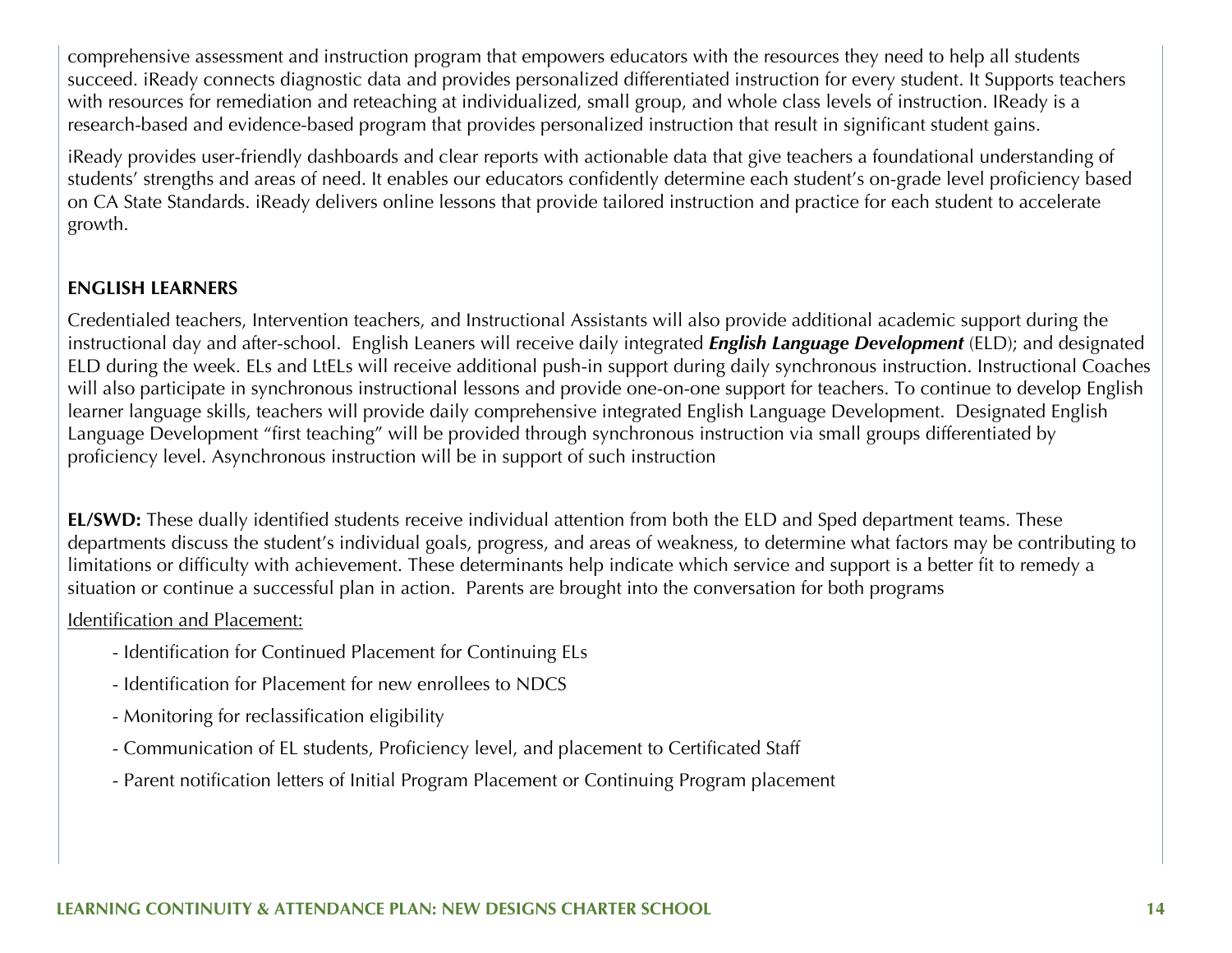#### **STUDENTS WITH DISABILITIES (SWD)**

New Designs Charter School includes Students with Disabilities in all offerings of the school's education models and uses the Individual Education Program (IEP) process to customize educational opportunities for the students. Basic education and necessary supports for students with disabilities will be carried out within a distance and on-line learning model. Resource teachers and Regular Education teachers will support the individual needs of students with IEPs and 504 plans in Google classroom settings. For families and students opting out of the online format, basic and supplemental printed materials will, together with supports, be provided to the student and family to the best extent practicable.

Resource teachers will collaborate with general education teachers to ensure assignments are appropriately aligned to and fit the needs and goals of the students as outlined in their IEPs. They will also collaborate to ensure appropriate accommodations, modifications, and supports are provided during distance learning instruction. Activities will be varied according to the course, subject, skills, and knowledge required for the lesson. Students will get individualized assistance in the special education resource rooms staffed with their Resource teachers and the assistants that are assigned to each caseload.

Students will continue to receive those related services (like speech, guidance and counseling) that can be safely provided. Those services that may not be safely provided because of health concerns will be continued when students are able to return to campus. IEP meetings will be held in an online format via Zoom or conference calls. Assessment practices that require in-person interactions will be conditioned by guidance on social distancing and other health concerns emanating from State, County and City health offices. Currently such assessments have been tolled.

Families are a critical part of the distance learning plan for students with disabilities. New Designs staff will work with each family and student to determine what FAPE looks like for each family and student during this unusual time of COVID-19. Therefore, consistent contact between families and the school to collaborate, inform and update will be maintained by Resource teachers and school administrators via phone calls, e-mails, Zoom or other platform meetings and Google Hangouts.

#### **STAFF TO SUPPORT DISTANCE LEARNING**

The following non-certificated staff are supporting the school's distance learning program as follows:

**Counselors:** will support all students and monitor Naviance Program; and monitoring the Advisory Program and curriculum:

- Collaborate with Advisory Teachers on the delivery of lessons and content
- Communicate with families on providing counseling services for students.
- Communicate with students on academic progress and counseling.
- Will provide office hours to meet with students and/or families.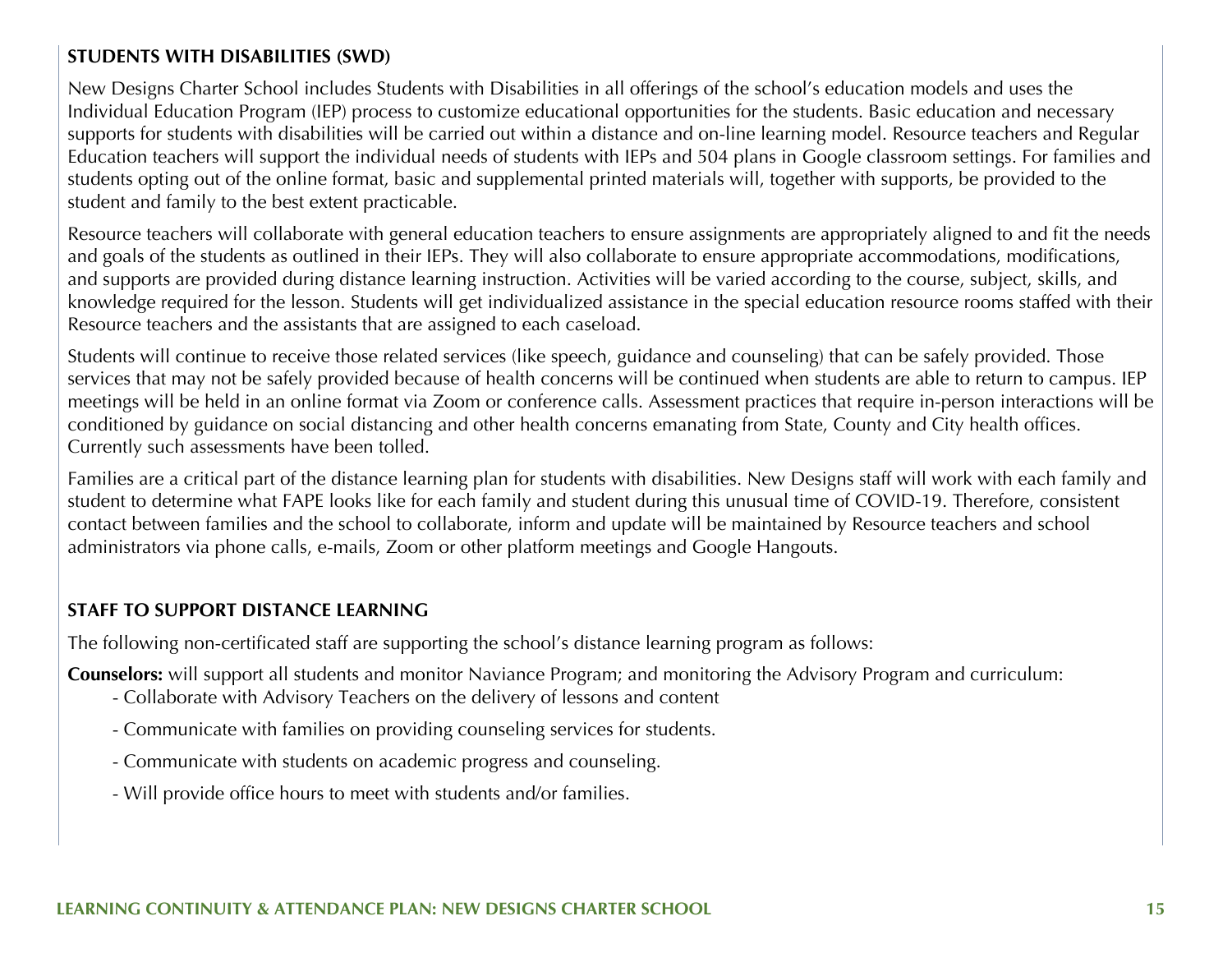**ELD Coordinator:** Collaborate with the principal and teachers to ensure that professional development and intervention services meet the needs of EL students. The Coordinator works with teachers to plan, enact, and analyze lessons · She facilitates classroom observations to improve ELD instruction by assisting grade-level/department teams to examine student work, debrief classroom observations, and use ELD assessment data to help teachers plan differentiated instruction. Provide professional development to support teachers in implementing the ELD Assessment Portfolio system for teachers. Monitor ELD and academic progress for EL students, and reclassified students. The department also maintains documentation as required for district, state and Federal EL program accountability. It also supports the English Learner Advisory Committee (ELAC) and evaluates teachers in the Middle/High School ELA and Middle/High School Social Studies.

**Custodial Department:** This department continues to clean the school environment in preparation towards reopening. The staff observe social distancing protocols and work three times a week to ensure cleanliness of the entire school environment.

**Food Service Department:** The staff of this department report to work every workday to distribute breakfast and lunch to students and parents who show up to pick up their food provided by the child nutrition services.

#### **Access to Devices and Connectivity**

[A description of how the LEA will ensure access to devices and connectivity for all pupils to support distance learning.]

All students who requested a Chromebook were provided one, for the 2020-21 school year in order to access the curricular and instructional materials for distance learning. Our school has issued over 790 Chromebooks (over 90% of students). Over 140 students (165) who lack connectivity at home were provided with a Wi-Fi hotspot; and our IT department has shared resources for low-cost internet services for low-income households.

Students and families signed a technology use agreement that outlines the acceptable use of the school-owned device.

#### **Pupil Participation and Progress**

[A description of how the LEA will assess pupil progress through live contacts and synchronous instructional minutes, and a description of how the LEA will measure participation and time value of pupil work.]

New Designs Charter School (NDCS) students to succeed in accomplishing the mission of our school, it is imperative to maintain regular and punctual school attendance. All students are expected to be on time to their Zoom classes every day and to complete their independent learning assignments. Teachers have a designated time, each week, to conduct small group and 1:1 formative assessment on student language development progress since all students have access to technology.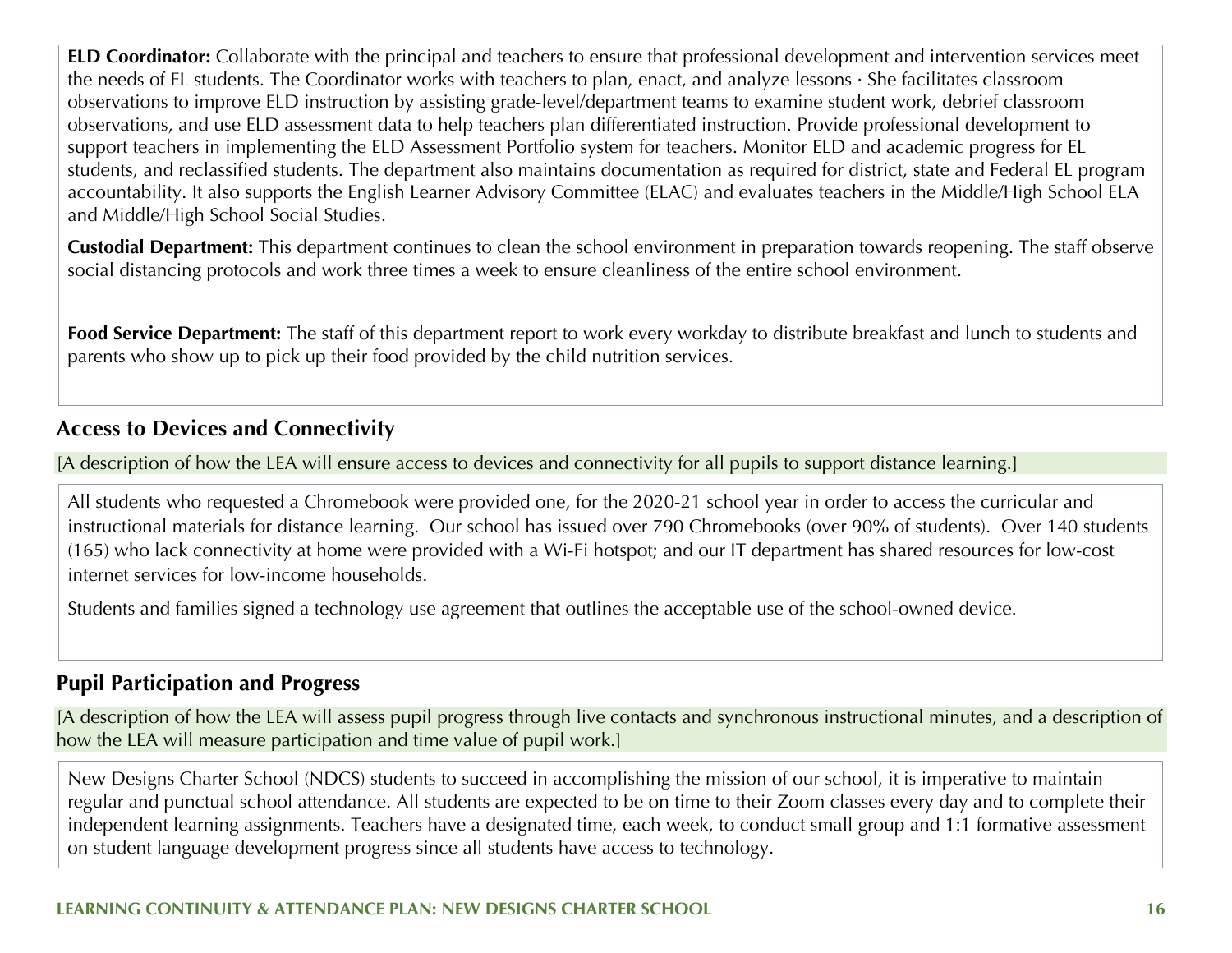California requires that students have "daily live interaction" with a "certificated employee and their peers for purposes of instruction, progress monitoring, and maintaining school connectedness." (Ed Code 43503(b). Also, each LEA must "document daily participation for each pupil on each school day, in whole or in part, for which distance learning is provided."

NDCS must document daily engagement for each scholar. A student who participates in online/in-person learning on a given day will be marked Present for the day. If a student does not participate in online/in-person learning will be marked Absent for the day. Participation includes:

- Attendance to live class sessions (online or in-person)
- Attendance to live intervention groups (online or in-person)
- Attendance to teacher office hours

#### **AND**

- Completion of Asynchronous Learning - Students are expected to complete all work assigned to them in their Google Classroom each day in order to be marked as present/fully-engaged.

A student will be marked Absent if he/she does not engage in either of the above ways. The credentialed teacher will determine whether the extent to which a student engages each day is sufficient to be marked present for the day.

New Designs Charter School teachers will take attendance daily in PowerSchool. Additionally, teachers will complete a Weekly Student Engagement Record documenting synchronous and asynchronous instruction each day of distance learning within a given week. The purpose of this document is to measure the extent to which a student is engaged each week. The goal is to have 100% engagement from each student. This engagement includes not only attending class sessions, but also completing assignments with optimal effort. Teachers will indicate whether students attend class sessions and complete assigned asynchronous learning activities each day. Teachers will sign and certify the accuracy of their Weekly Student Engagement Record at the end of each week, for every student.

Education Code Section 43502(e)(1). Services delivered via distance learning will count toward the minimum number of instructional minutes based on the time value of assignments as determined, and certified to, by a New Designs Charter School credentialed teacher. Services delivered via distance learning must be evaluated and certified by a properly credentialed staff member, and the time value of those services, as determined by the credentialed employee, will count toward minimum instructional minutes. These assignments can be both synchronous and/or asynchronous. Time Value is defined as the Instructional time for distance learning is calculated based on the time value of synchronous and/or asynchronous assignments made by and certified by a certificated employee of the LEA. Time value for distance learning is different than time value used previously in independent study programs which include an evaluation of the time value of work product. Our teachers will receive training on determining and certifying time value for assignments.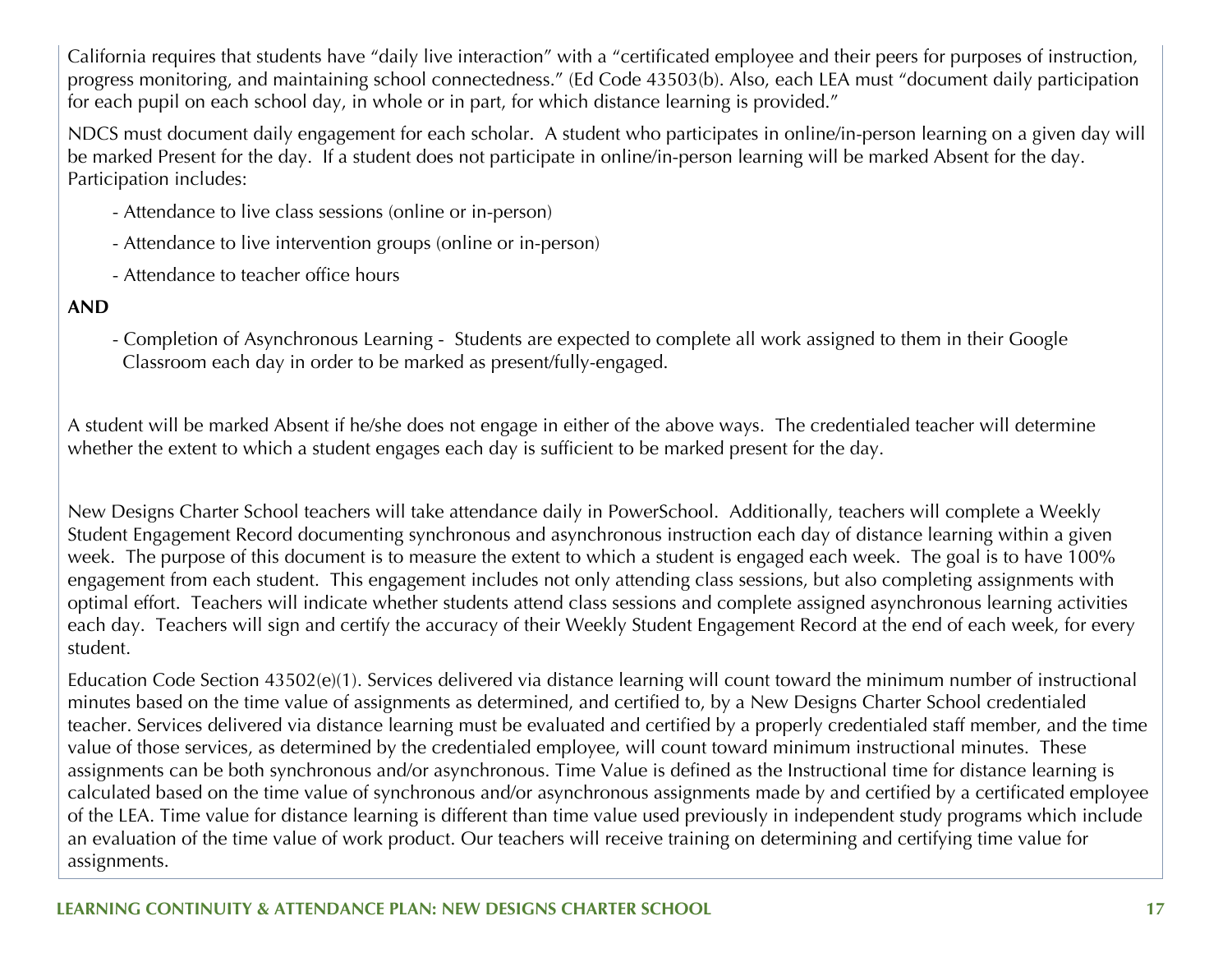### **Distance Learning Professional Development**

[A description of the professional development and resources that will be provided to staff to support the distance learning program, including technological support.]

Building upon this spring work, the goals of professional learning for school leaders and teachers to support effective delivery of distance learning are:

1. All school leaders/teachers will engage in professional learning focused on understanding the state standards and how to plan and deliver lessons using the Universal Design for Learning framework (UDL) for in-person, virtual and blended learning environments. To achieve a guaranteed and viable curriculum, leaders and teachers will adhere to the new scope and sequence for math and ELA.

2. All school leaders/teachers will use data (short, medium and long-term cycles) to inform and drive instruction (in person, virtual or blended) in support of an effective MTSS framework.

3. All school leaders/teachers will effectively engage all students in learning, in either a virtual, in-person or blended learning environment, by intentionally incorporating culturally relevant content and social emotional supports,

4. All school leaders/teachers will effectively engage parents and families as partners in their students' learning.

August 2020. The expected time for self-paced training is approximately up to six (6) hours but may vary depending on familiarity with Google Classroom. This module was also provided in spring 2020 for completion on a voluntary basis.

- Ongoing professional learning throughout the year to support achievement of school goals within the School Plan for Student Achievement (SPSA) and use of improvement science to improve outcomes for all students.

 Overall, the NDCS's professional learning for delivering instruction in a distance learning environment will focus on the use of Universal Design for Learning (UDL) to integrate the following:

- Meeting the needs of ALL students, explicitly students with disabilities, English Learners, and gifted students.
- Using necessary technology tools, such as Google Classroom
- Integrated and Designated ELD
- Culturally Responsive Teaching and Learning / Anti-racist Teaching
- Social Emotional Learning (SEL) and Restorative practices
- Use of data to drive instruction (short, medium, and long-term cycles)
- Assessment, Feedback, and Grading Practices
- Use of priority standards and the district's Scope and Sequence documents

In addition, as a result of the attendance and student participation requirements per SB98, our teachers will receive the following additional training: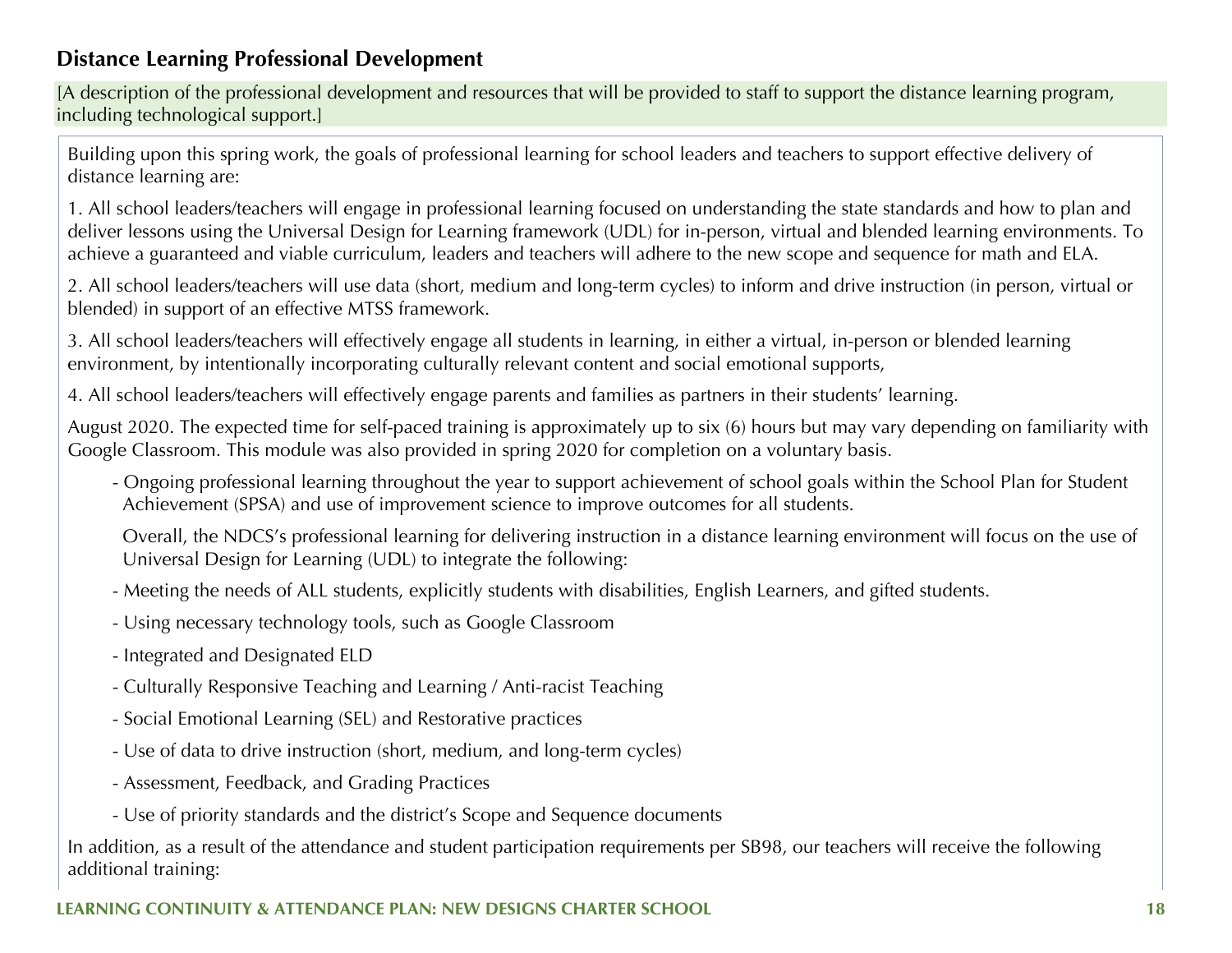- PowerSchool SIS: SB98 Attendance Reporting & Documentation
- SB98 Attendance and Participation Requirements: Certifying Time Value

To further support the distance learning program, including technology support, staff will be provided access to and/or participate in ongoing professional learning in the following areas:

- 1. Implementation of Universal Design for Learning (UDL) practices
- 2. Use of Google Classroom as the Learning Management System for a virtual/blended environment
- 3. Administration of NDCS common assessments and use of resulting data to drive instruction, including the use of the Illuminate system to administer/build assessments
- 4. Monitoring student engagement, participation, and progress
	- a. Zoom trainings on new attendance and engagement processes for attendance staff
	- b. Administrator professional learning on new attendance and engagement expectations
- 5. Compilation and use of a bank of exemplary lessons produced by teachers, for teachers, at each grade level and content area

Essential learning for Substitute Teachers will include the use of instructional technology (Google Classroom, Zoom) and strategies for teaching in a virtual environment. Existing professional learning opportunities that will continue to serve critical roles in supporting the distance learning program include teacher collaboration time and feedback from principals.

### **Staff Roles and Responsibilities**

[A description of the new roles and responsibilities of affected staff as a result of COVID-19.]

The roles and responsibilities of Campus Aides and School Safety Staff have been modified to support the distance learning program, and communicating with students and families, to ensure student participation and daily attendance. They are also providing additional academic support for students who struggle academically.

The food service staff roles have been expanded to provide interpreter services for the school's Support Team when contacting Spanish speaking families, under the supervision of the Dean.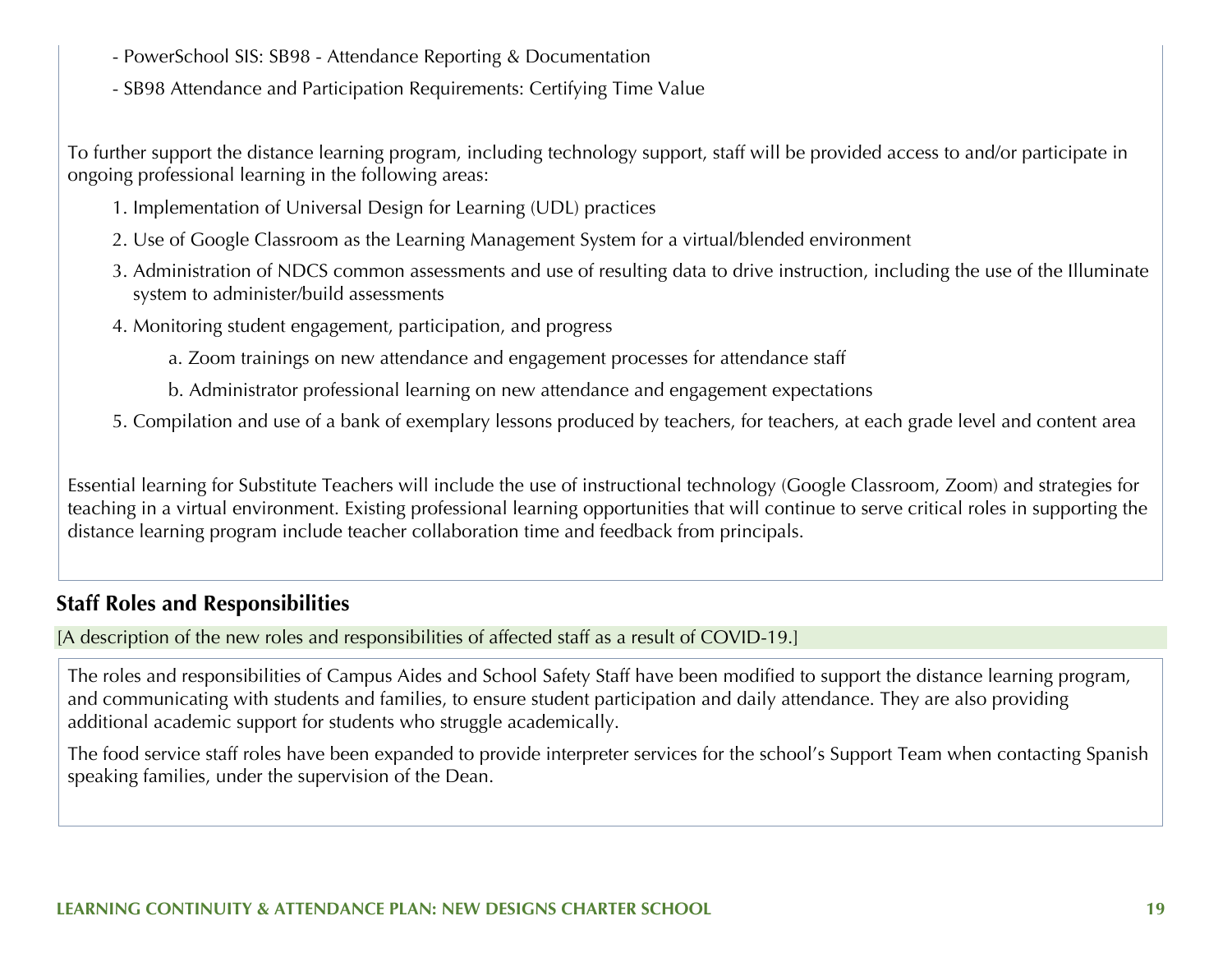### **Supports for Pupils with Unique Needs**

[A description of the additional supports the LEA will provide during distance learning to assist pupils with unique needs, including English learners, pupils with exceptional needs served across the full continuum of placements, pupils in foster care, and pupils who are experiencing homelessness.]

New Designs Charter School provides additional support during Distance Learning to assist students with unique needs, including supports for English Learners, Students with Disabilities, Foster Youth, and Students experiencing homelessness through the focused work of teachers and support staff. All Math and English classrooms have a paraprofessional who is working to support students, including translating and providing 1-1 support as needed.

- English Learners will also utilize Achieve 3000 to improve reading comprehension sills
- Daily academic support is built in the distance learning scheduled after each core course (Monday Thursday).
- Tutoring services will be provided after-school and via Saturday Academy
- Foster youth/Homeless will receive a Chromebook and Wi-Fi hotspot; daily meals and instructional materials (including school supplies and supplemental materials as needed) on an ongoing basis.

| <b>Description</b>                                                                                                                                      | <b>Total Funds</b> | <b>Contributing</b> |
|---------------------------------------------------------------------------------------------------------------------------------------------------------|--------------------|---------------------|
| <b>SPED Staffing &amp; Services</b>                                                                                                                     | \$735,531          | N                   |
| Technology devices (Chromebooks), Wi-Fi Hotspots                                                                                                        | \$601,852          | $\mathsf{N}$        |
| Core Curriculum (Online for distance learning subscription costs): Springboard ELA, ELD & Math;<br>Houghton Mifflin, History Alive, McGraw Hill, CTE    | \$152,000          |                     |
| Technology based applications and/or supplemental resources: Google Suite, Zoom, APEX, Illuminate,<br>Focabulary, Bitmoji, Kahoot, BrainPop, & Naviance |                    |                     |
| Professional Development                                                                                                                                | \$34,669           | $\check{ }$         |
| ELD Credentialed Teacher to provide designated ELD and academic support during intervention blocks<br>and ACE                                           | \$93,600           | N                   |

### **Actions Related to the Distance Learning Program**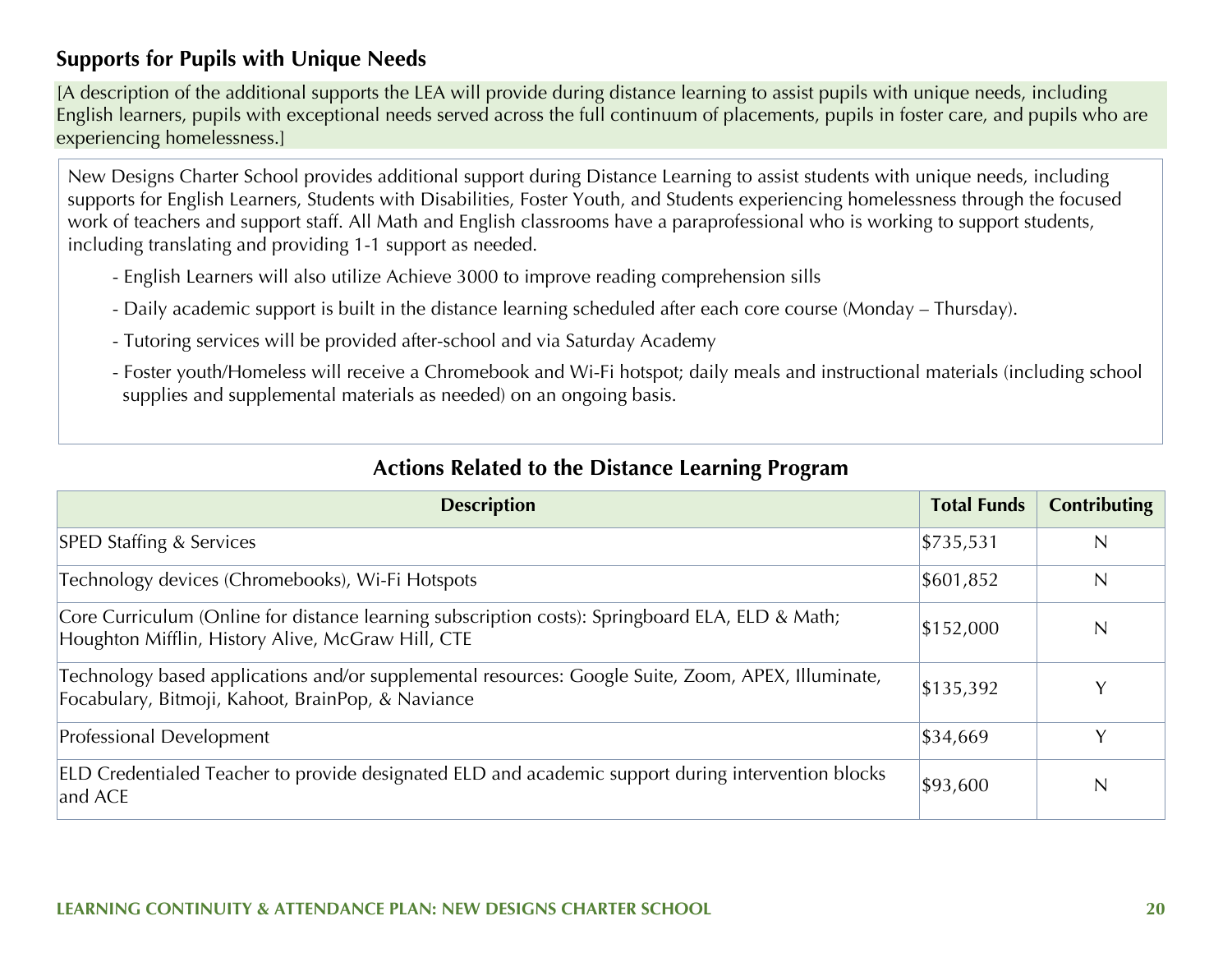| <b>Description</b>                                                                                                                                                                                                                                                                                                                                                                                                           |           | Total Funds   Contributing |
|------------------------------------------------------------------------------------------------------------------------------------------------------------------------------------------------------------------------------------------------------------------------------------------------------------------------------------------------------------------------------------------------------------------------------|-----------|----------------------------|
| Counselors $(3)$ :<br><sup>2</sup> 2 Counselors funded with S&C \$182,00; 1 funded with LCFF Base \$77,396                                                                                                                                                                                                                                                                                                                   | \$259,396 | *Y                         |
| IT Coordinator in charge of maintaining, installing and preparing all laptops for staff and students;<br>providing tech-support, and all technology devices; including Wi-Fi hotspot installation and trainings for<br>\$155,806<br>parents/students. IT Coordinator is also responsible for maintaining the school's website updated, and<br>Course websites for distance learning updated for students, parents and staff. |           |                            |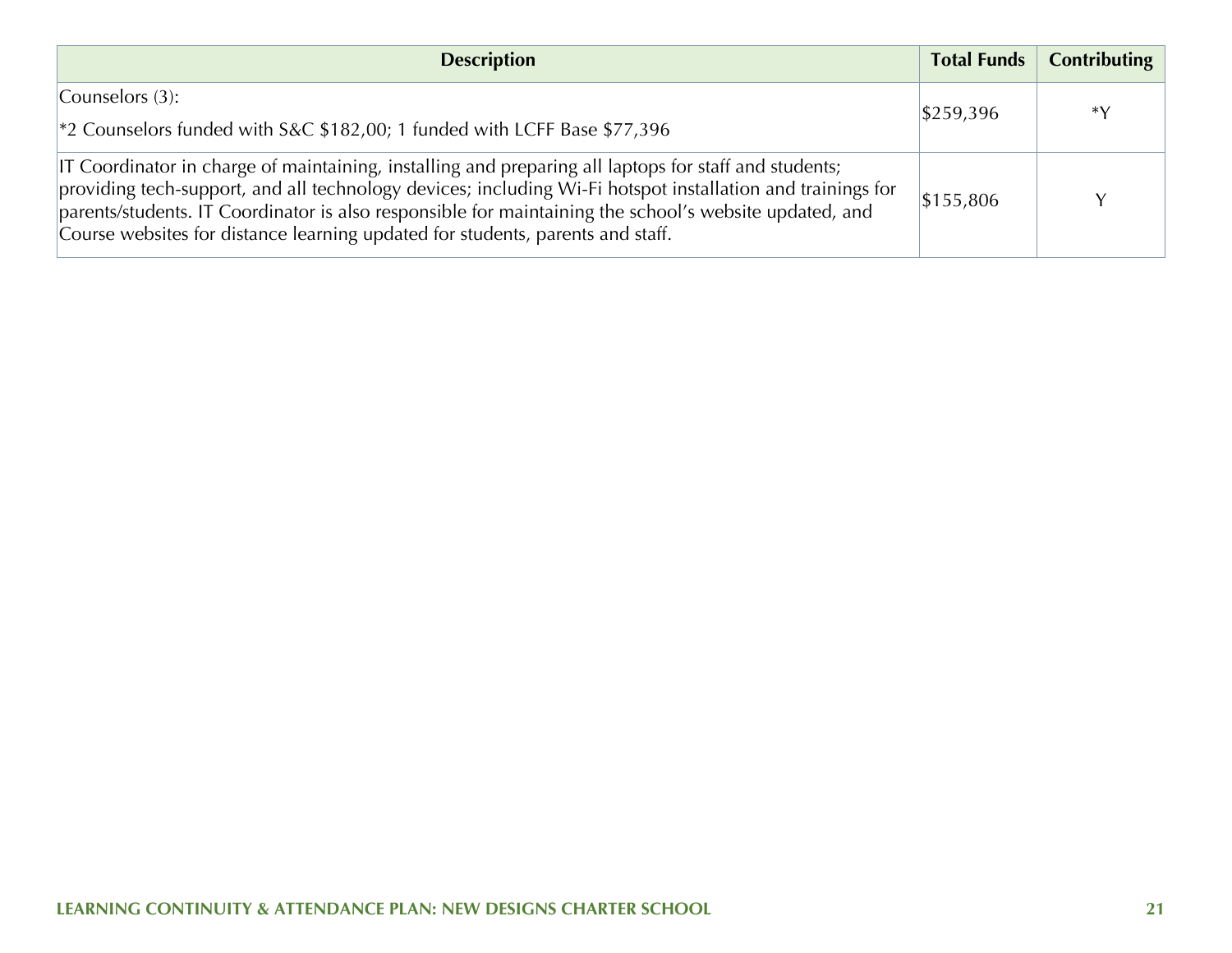## **Pupil Learning Loss**

[A description of how the LEA will address pupil learning loss that results from COVID-19 during the 2019–2020 and 2020–21 school years, including how the LEA will assess pupils to measure learning status, particularly in the areas of English language arts, English language development, and mathematics.]

New Designs Charter School has developed an Accelerated Learning Guide to address learning loss schoolwide that includes a multitude of academic intervention, social-emotional supports and a systematic cycle of assessments.

NDCS students will be assessed using *iReady ELA and Math* assessments (Gr 6-8), and Study Island (Gr 6-12)at the beginning of the year, to assess for learning loss, differentiate instruction and to develop actionable growth targets and actions to further mitigate learning loss.

- *English language Arts*: New Designs will utilize Study Island and iReady intervention programs during the school day (during the intervention block, that provides differentiated support for students.
- *Math:* New Designs will utilize Study Island and iReady intervention programs during the school day (during the intervention block, that provides differentiated support for students)
- *ELD:* Students will receive designated ELD; and additional academic support during the ELA support block with the teacher and Instructional Assistant. ELs will also utilize Achieve 3000 to improve reading comprehension and improve Reading Lexile Levels.

### **Pupil Learning Loss Strategies**

[A description of the actions and strategies the LEA will use to address learning loss and accelerate learning progress for pupils, as needed, including how these strategies differ for pupils who are English learners; low-income; foster youth; pupils with exceptional needs; and pupils experiencing homelessness.]

New Designs will implement the following actions and strategies to address learning loss and accelerate learning.

- All students will be assessed using *iReady ELA and Math* assessments, and Study Island at the beginning of the year, to assess for learning loss, differentiate instruction and to develop actionable growth targets and actions to further mitigate learning loss.
- All students in Middle School (grades 6-8), will be enrolled in an *Academic Enrichment (ACE)* course which is an ELA and/or Math intervention course where students use iReady. For Distance learning, this would take place during the periods labelled as "intervention."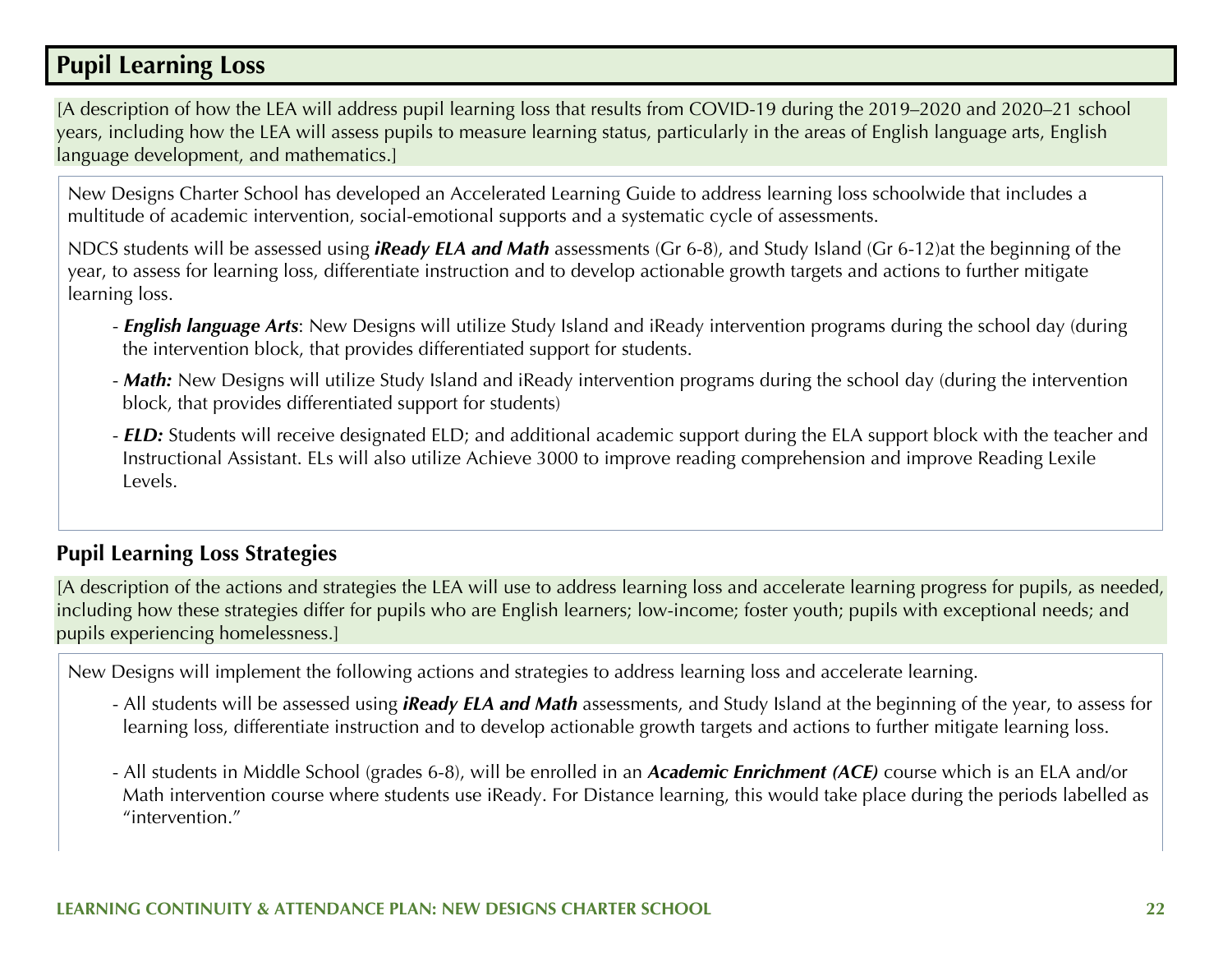- New Designs will also provide an *Extended Learning Academy* which consists of after-school tutoring; and Saturday Academy to support struggling students and further mitigate learning loss.
- NDCS will offer *winter intercession* for credit deficient high school students; and *summer school* for students to make up incomplete or failed courses.
- Our daily Instructional day for distance learning and in-person was specifically designed to address learning loss, support all students academically, and accelerate learning throughout the academic year with the addition of an *intervention/support* class after each core class which includes small group instruction by the classroom teacher which is offered Monday – Thursdays. On *Fridays,* students will have *6 intervention blocks* that focus on foundational skills, and access to their teacher for support, and the Instructional Assistant.
- For our high school students who are credit deficient, they will have access to *APEX online courses* for credit recovery.

#### **Effectiveness of Implemented Pupil Learning Loss Strategies**

[A description of how the effectiveness of the services or supports provided to address learning loss will be measured.]

New Designs staff has implemented a systematic cycle of assessments to identify, address, and monitor student academic levels to inform instruction, assess for learning, and implement appropriate interventions. The school will assess learning loss and the effectiveness of learning loss strategies. In addition to collecting, monitoring, and analyzing student attendance data, participation rates, and quality of student work, the school uses formative and summative assessments to provide key indicators into effectiveness of programs:

- iReady ELA & Math: 2 times/year for Gr. 6-8
- Study Island Reading Assessment: 3 times/year for Gr 6-12
- ICA's 2 times/year for Gr. 6-12
- Achieve 3000 for EL: 2 times/year (Reading Lexile Levels)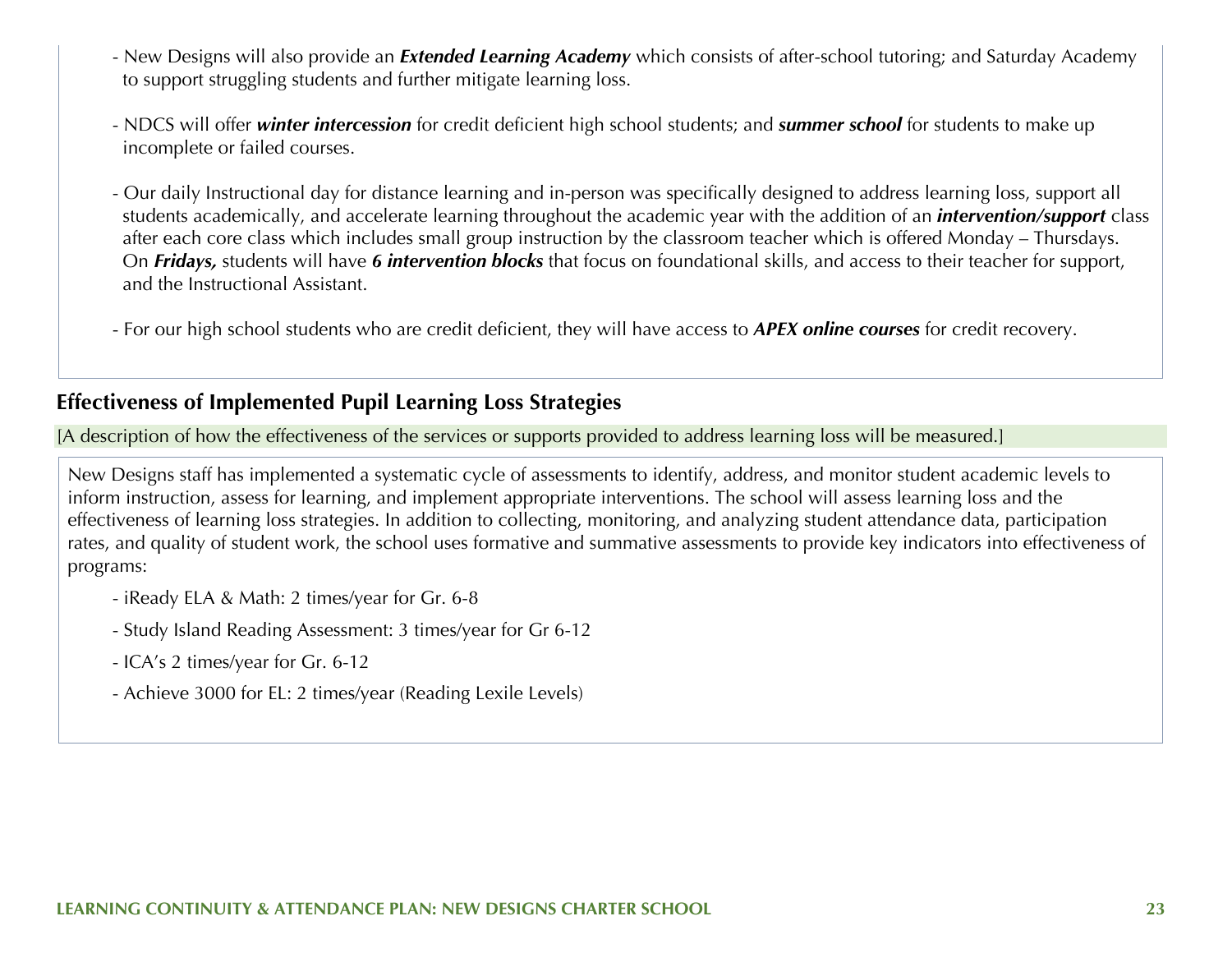## **Actions to Address Pupil Learning Loss**

| <b>Description</b>                                                                                                                                                                                                                                | <b>Total Funds</b> | <b>Contributing</b> |
|---------------------------------------------------------------------------------------------------------------------------------------------------------------------------------------------------------------------------------------------------|--------------------|---------------------|
| Instructional Assistants to provide push-in support in the classroom during synchronous instructional and<br>small-group and/or individual support during asynchronous instruction, intervention blocks and ACE<br>courses. (Funded with Title I) | \$142,390          | N                   |
| Summer School Program for struggling students, credit deficient, and make up for incomplete courses                                                                                                                                               | \$82,853           | Y                   |
| Assessment & Targeted Intervention Programs: iReady (ELA & Math); Achieve 3000; PowerSchool<br>Assessments, & Study Island                                                                                                                        | \$131,000          | Y                   |
| ACE Intervention Teachers for Middle School: ELA & Math (funded with Title I)                                                                                                                                                                     | \$172,800          | $\mathsf{N}$        |
| After-school Program: Academic & Social Enrichment (Funded with ASES & LCFF Base)                                                                                                                                                                 | \$259,248          | N                   |
| Saturday School: Academic Support led by credentialed teachers                                                                                                                                                                                    | \$62,994           | Y                   |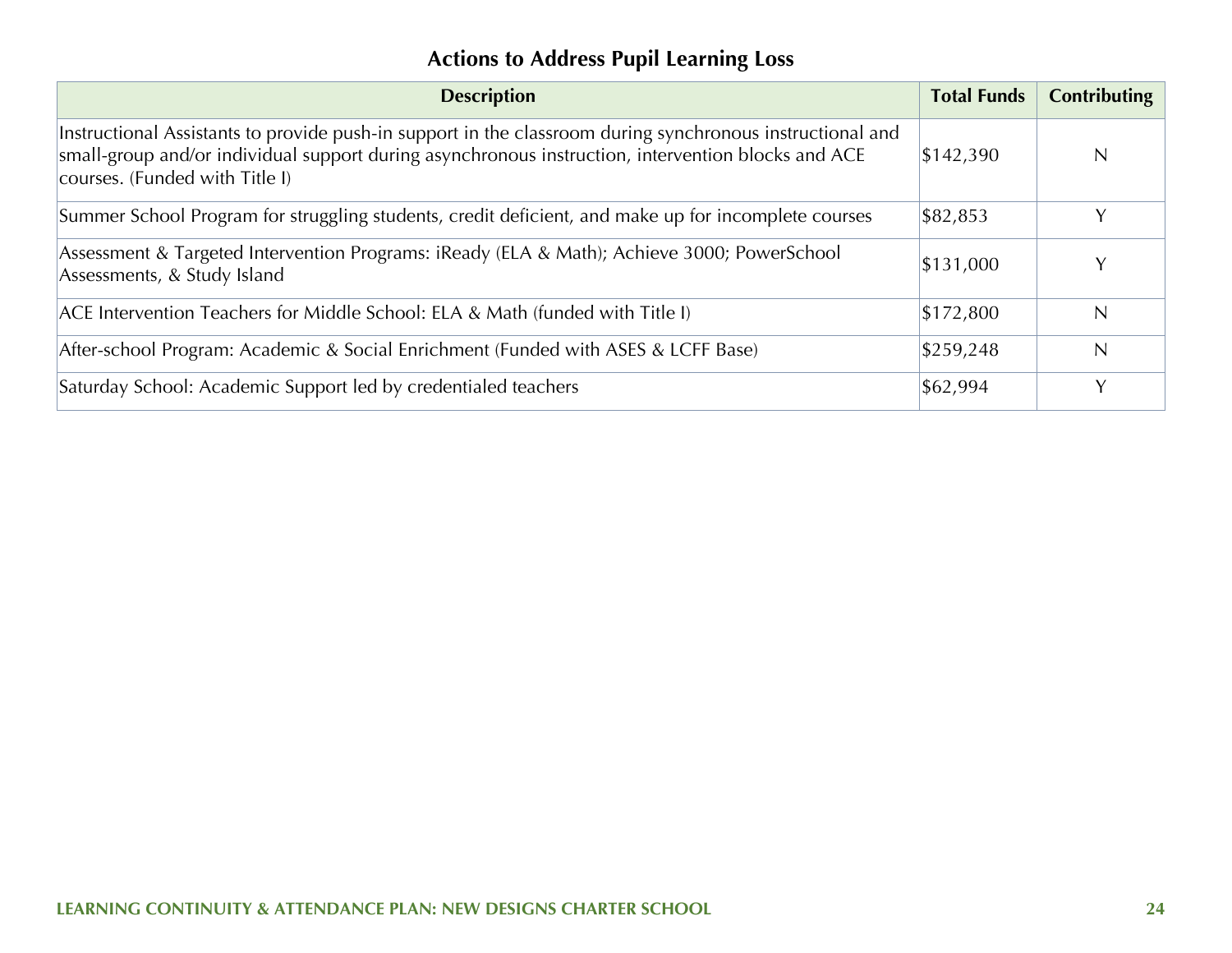## **Mental Health and Social and Emotional Well-Being**

[A description of how the LEA will monitor and support mental health and social and emotional well-being of pupils and staff during the school year, including the professional development and resources that will be provided to pupils and staff to address trauma and other impacts of COVID-19 on the school community.]

New Designs recognizes the need to first provide social emotional supports in the classrooms through appropriate topics and activities that are rooted in the school's curriculum, but which also connect to and recognize student experiences. Social and emotional learning that focuses on building relationships, social interactions, communication, self-management, self-efficacy and social awareness will be led by *school counselors* during weekly Advisory classes. Middle school SEL utilizes the **School Connect** curriculum while high school utilizes **Second Step** Curriculum. The SEL will equip students with skills, attitudes and values that help them navigate and address stress, anxiety, and traumatic situations. Students and families in need of additional supports have access to school counselor, school psychologist (for Students with Disabilities) and school administrators who can also refer them to additional resources, supports and specialized agencies in the community. A directory of mental health and suicide prevention resources that are available in the community has been posted on the school website.

New Designs Charter School has implemented a 3-tiered system to support students.

- Tier 1 is for universal supports for all students and takes place in wellness supports and practices embedded in everyday classroom activities.
- Tier 2 is for targeted supports for students based on their needs.
- Tier 3 focuses on a few students who have been referred and assessed to be eligible for specific supports.

To effectively support the social and emotional well-being of students and practice appropriate self-care, teachers have received professional development and training on SEL, trauma informed approaches, coping resilience, reflection, and self-healing. Such professional development will continue throughout the year. Student will also receive social emotional training and participate in trauma informed learning activities delivered by professional outside groups that have been working with the school for several years now.

New Designs will continue with its annual campaign for mental health and suicide prevention and focus campaign efforts on promoting mental and physical health during the pandemic. The campaign will expand its focus beyond students and staff to include parents, families in the community, and other stakeholders and groups that can be included in partnerships. Mental health and socialemotional well-being surveys will be conducted on a regular basis to gather and monitor data on student school connectedness and social emotional well-being. Similar surveys will also be administered to school staff.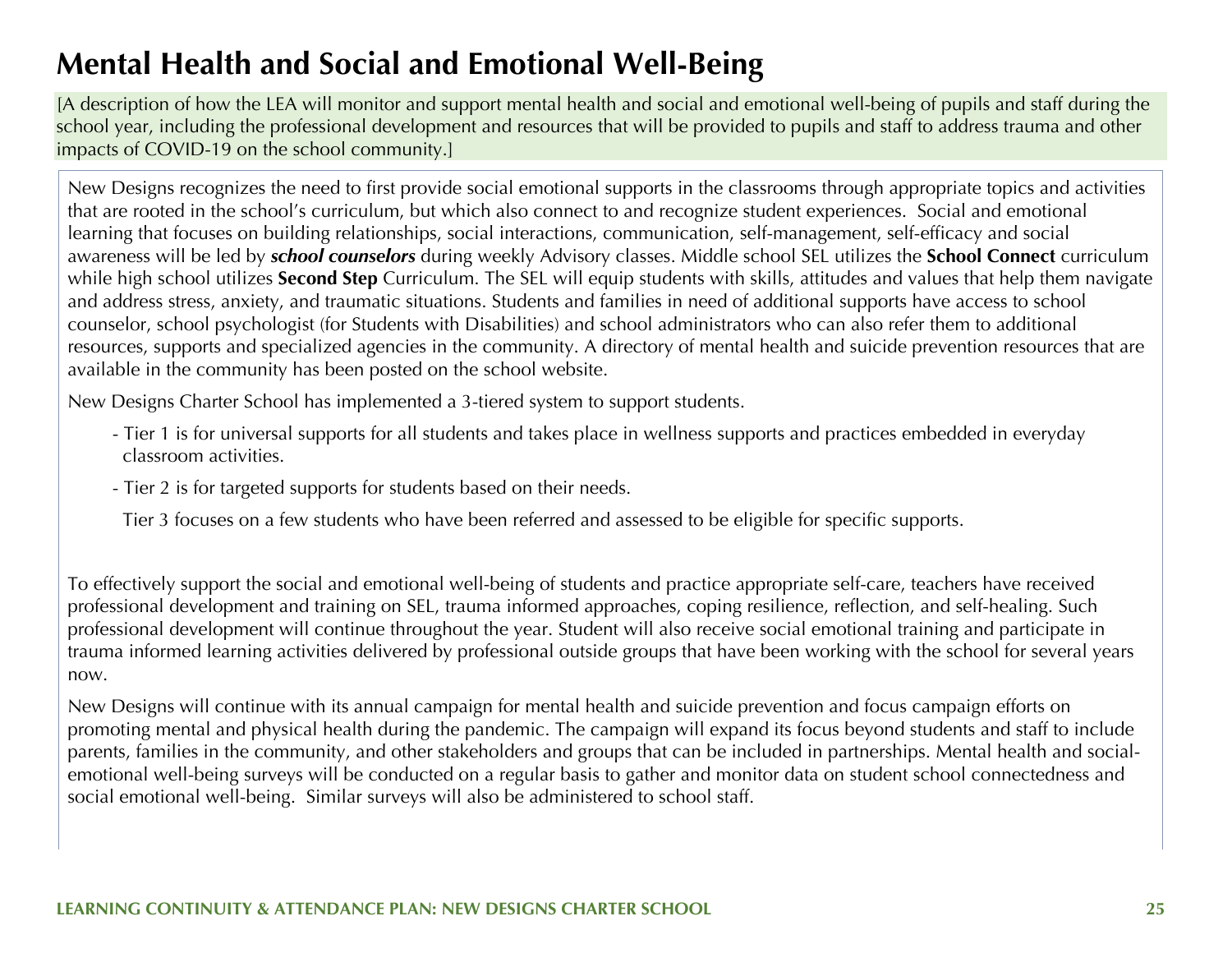Teachers will receive training on suicide prevention, child abuse reporting, crises response procedures, and understanding, recognizing, and appropriately responding to the effects of all types of trauma.

NDCS will therefore provide administrators, teachers, staff and students with training and resources on how to deal with the trauma and stress arising from COVID-19. NDCS will partner with A Thousand Joys, and organization that provides person-centered trauma informed strategies to students and staff.

NDCS will provide professional development and resources to its personnel to support the distance learning program, including technological support. One of the key areas NDCS has included in the list of expectations that students and families should have of distance learning is professional development and support for educators. Specifically, families and students should expect that all educators are provided professional development on the strategies needed to deliver high-quality instruction and on the its learning management system (Google Classroom, power school, and zoom) to provide students access to learning grounded in the essential standards.

New Designs has provided staff-wide social emotional training; and access to supports to help them manage emotions, show empathy and help develop positive environments in which students are encouraged to thrive in positive ways even when situations and circumstances are trying. Training was provided by professional experts in social emotional health and education who (a) focused on the social emotional health of the staff and (b) on providing staff with strategies and resources to maintain and improve the social emotional well-being of their students. Teachers and staff were given strategies and toolkits for self-care and the social emotional care of their students.

Social emotional wellness surveys will also be administered regularly to staff, students and parent. The School's Administrative team will conduct weekly check-ins for all teachers; the Dean will conduct weekly check-in for non-certificated staff. Our staff meetings will also incorporate mindfulness activities. The Administrative team will provide all with self-care practices mental health resources offered by the county and community based mental health services. Human resources has also outreached to Kaiser Permanente our health care provider for additional supports related to social-emotional well-being and mental health.

## **Pupil and Family Engagement and Outreach**

[A description of pupil engagement and outreach, including the procedures for tiered reengagement strategies for pupils who are absent from distance learning and how the LEA will provide outreach to pupils and their parents or guardians, including in languages other than English, when pupils are not meeting compulsory education requirements, or if the LEA determines the pupil is not engaging in instruction and is at risk of learning loss.]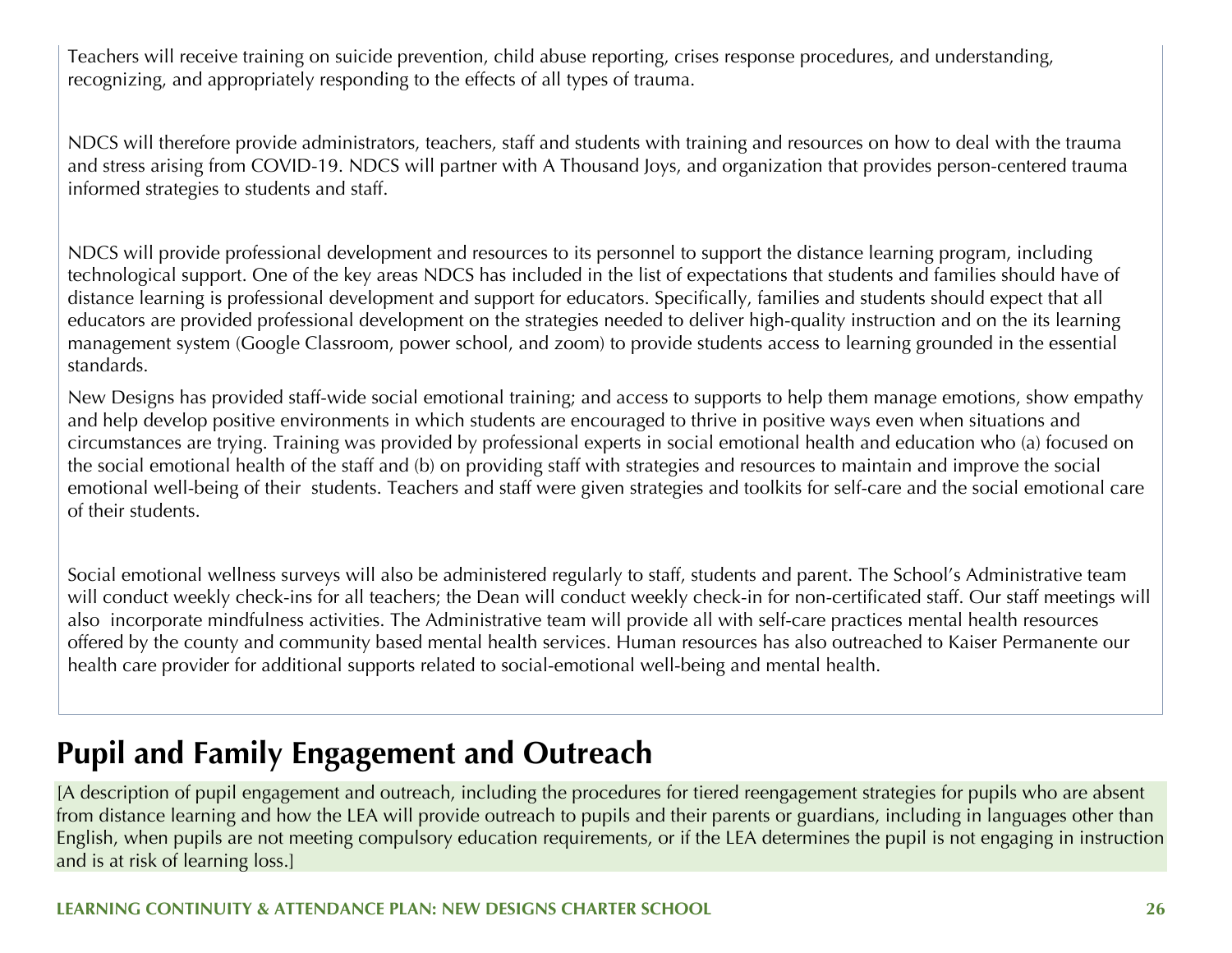New Designs Charter School will communicate with parents/families/guardians using Blackboard and by phone; and teachers will communicate with all families on a weekly basis that will be documented in the Weekly Report as required by SB98 for the 2020-21 school year.

New Designs Charter School has developed *tiered reengagement strategies* that provides protocols to follow when students are absent in distance learning for 3+ school days or 60% of the instructional days in a school week per Senate Bill 98.

**Tier 1:** When a student is absent from any course during the day, the parent will be notified via Blackboard automated system. In addition, the Office Manager will contact parent and document the call and identify root cause for the absence.

**Tier 2:** When a student is absent for 2 days, the Dean of students will contact the parent and schedule a Parent Conference to determine the underlying cause of the absence and inform the parent and student of the impact of absences. The Dean will document the Parent Conference and inform the Principal. All efforts must be made by the Principal and the Dean to address any underlying problem that is impacting the student's attendance. The School Counselors will be notified if the root cause is a result of mental health or social emotional needs.

**Tier 3:** When a student is absent for 3 days or 60% of the instructional time per week, the Dean of will inform the Principal and contact the parent. The Dean will follow-up with the parent daily, and the Counselor will intervene to ensure the student is provided all necessary supports to participate in daily instruction. If the Dean is unable to contact the family, a home-visit will take place; in addition to a letter mailed home.

## **School Nutrition**

[A description of how the LEA will provide nutritionally adequate meals for all pupils, including those students who are eligible for free or reduced-price meals, when pupils are participating in both in-person instruction and distance learning, as applicable.]

New Designs Charter School (NDCS) has disseminated school lunch applications to all families to evaluate students' eligibility for free or reduced-priced meals to ensure all qualifying students are served.

NDCS will provide USDA nutritionally adequate meals for all pupils, including those students who are eligible for free or reducedprice meals. For students attending in-person instruction, meals will be provided in the classroom for breakfast and lunch.

Our school offers grab and go breakfast and lunch daily via curbside pick-up from 7am – 9am.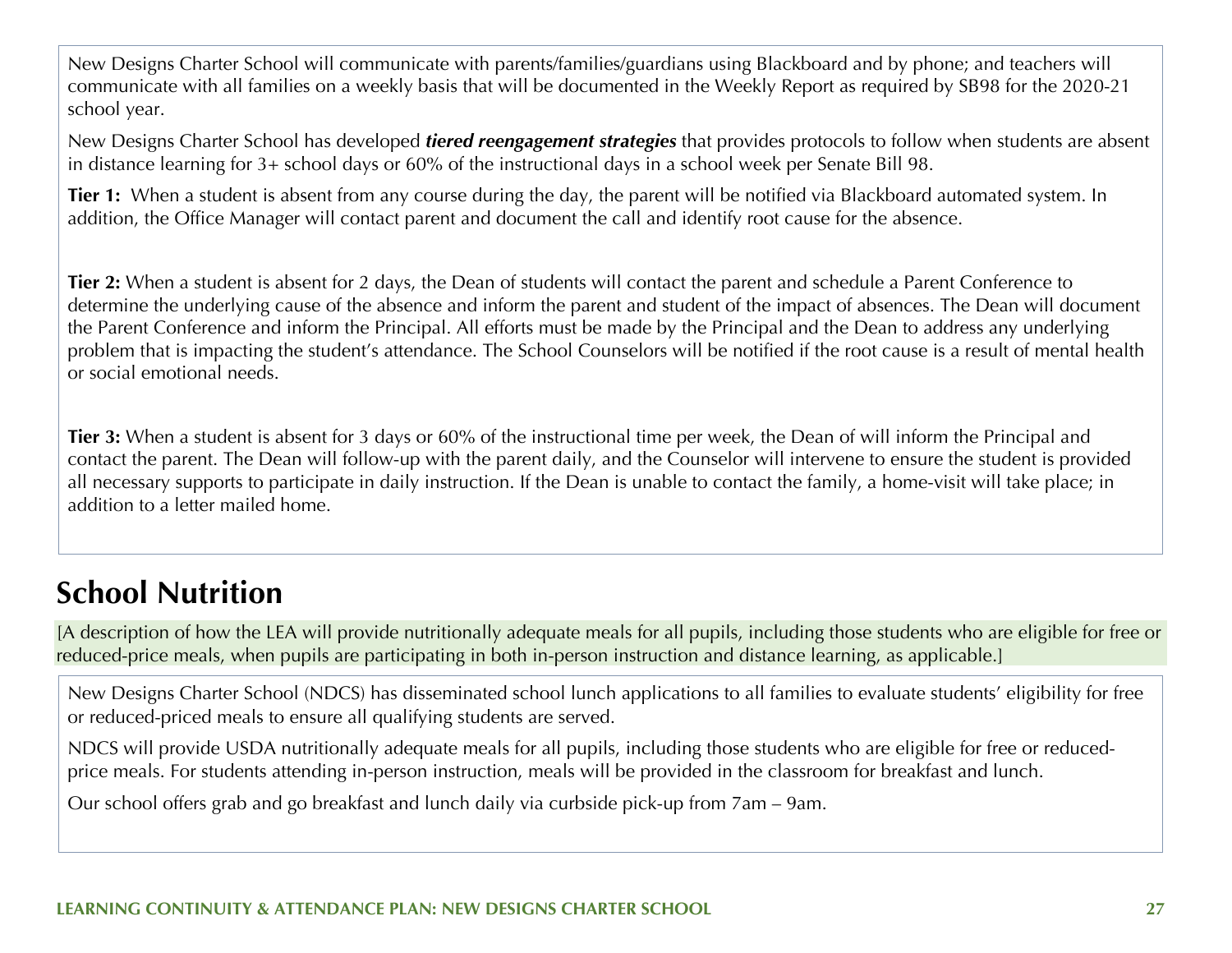## **Additional Actions to Implement the Learning Continuity Plan**

| <b>Section</b>                                     | <b>Description</b>                                                                                                                                                                                                                     | <b>Total Funds</b> | Contributing |
|----------------------------------------------------|----------------------------------------------------------------------------------------------------------------------------------------------------------------------------------------------------------------------------------------|--------------------|--------------|
| Mental Health & Social and Emotional<br>Well-Being | SEL Curriculum: School Connect for Middle School; Second<br>Step for High School                                                                                                                                                       | \$9,500            |              |
| Mental Health & Social and Emotional<br>Well-Being | Deans & Assistant Principals – lead the social-emotional<br>program, professional development for teachers; and Advisory;<br>and are in charge of SB98 attendance and participation tiered<br>reengagement strategies & implementation | \$346,000          |              |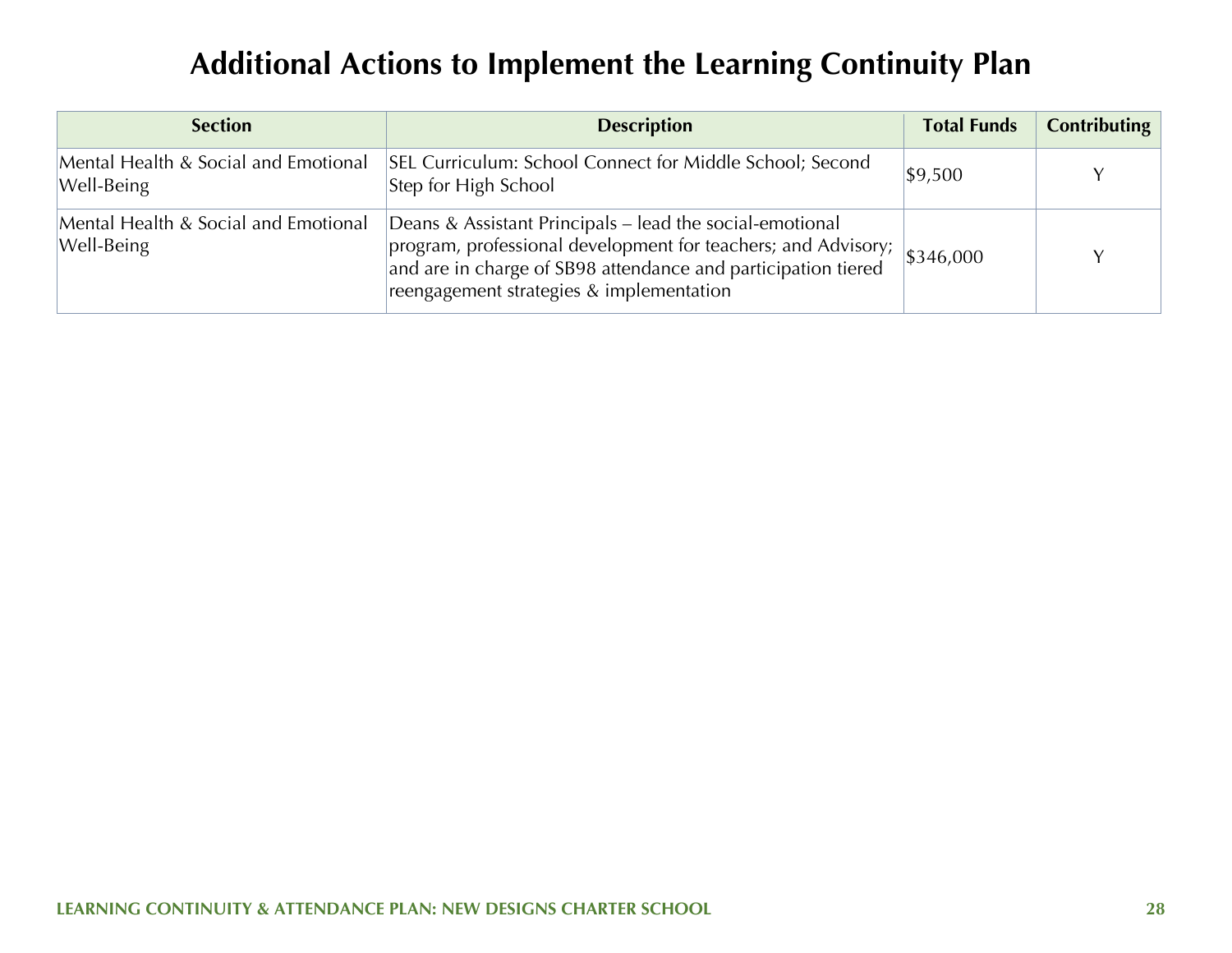## **Increased or Improved Services for Foster Youth, English Learners, and Low-Income Students**

| Percentage to Increase or Improve | Increased Apportionment Based on the Enrollment of Foster Youth, English Learners, and |
|-----------------------------------|----------------------------------------------------------------------------------------|
| <b>Services</b>                   | Low-Income students                                                                    |
| $32.91\%$                         | \$2,421,265                                                                            |

## **Required Descriptions**

[For the actions being provided to an entire school, or across the entire school district or county office of education (COE), an explanation of (1) how the needs of foster youth, English learners, and low-income students were considered first, and (2) how these actions are effective in meeting the needs of these students.]

New Designs Charter School (NDCS) is a grade 6-12 public charter school that serves a highly vulnerable community. NDCS has a student enrollment of unduplicated pupils in excess of 93% of the total enrollment. Unduplicated pupils are defined as a student in one of the following groups: eligible for free/reduced price meals, foster youth, and English Learner.

Our distance learning program and hybrid model (in-person/distance learning) for the 2020-21 school year was designed based on feedback from our stakeholders (parents, students, staff, teachers) and an analysis of multiple types of data including coursework, student participation rates, academic grades, analysis of student work, survey results, CCI & Graduation Rates, CA School Dashboard, assessment results including iReady (ELA & Math), Study Island, and Achieve 3000 that were administered in the 2019-20 school year.

We identified the need for significant academic support and intervention via a tiered model for all students; especially with our Unduplicated Pupils; and the addition of educators providing support in distance learning via push-in support; and the addition of an intervention block after every core subject with the classroom teacher. New Designs will implement the following actions and strategies to address learning loss and accelerate learning.

- All students will be assessed using *iReady ELA and Math* assessments, and Study Island at the beginning of the year, to assess for learning loss, differentiate instruction and to develop actionable growth targets and actions to further mitigate learning loss.
- All students in Middle School (grades 6-8), will be enrolled in an *Academic Enrichment (ACE)* course which is an ELA and/or Math intervention course where students use iReady. For Distance learning, this would take place during the periods labelled as "intervention."
- New Designs will also provide an *Extended Learning Academy* which consists of after-school tutoring; and Saturday Academy to support struggling students and further mitigate learning loss.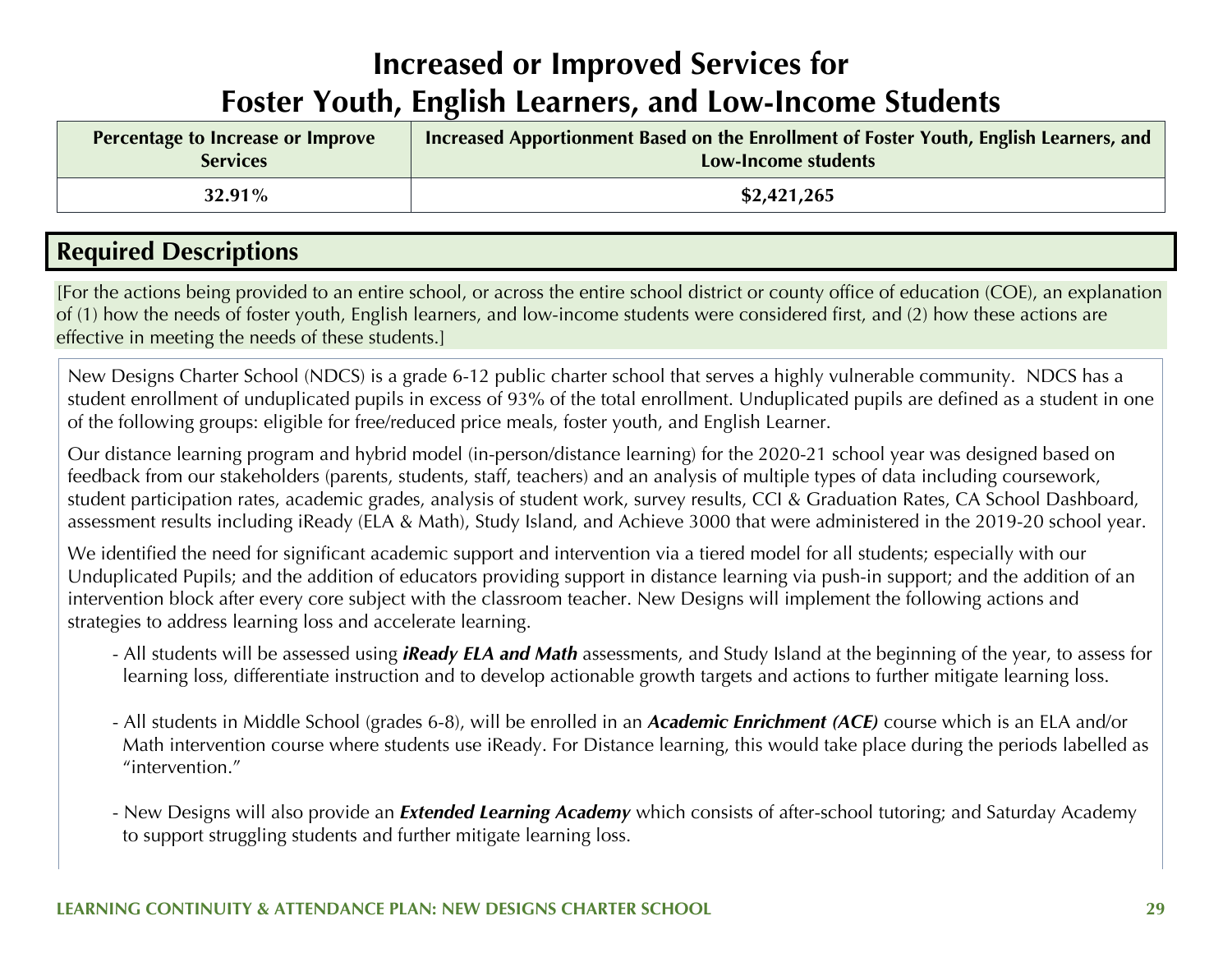- NDCS will offer *winter intercession* for credit deficient high school students; and *summer school* for students to make up incomplete or failed courses.
- Our daily Instructional day for distance learning and in-person was specifically designed to address learning loss, support all students academically, and accelerate learning throughout the academic year with the addition of an *intervention/support* class after each core class which includes small group instruction by the classroom teacher which is offered Monday – Thursdays.
- For our high school students who are credit deficient, they will have access to *APEX online courses* for credit recovery.

New Designs Charter School has designed an Instructional day schedule that includes 4 core subjects taught synchronously each followed by an intervention/support class taught asynchronously. On Fridays students receive both synchronous and asynchronous instruction with a focus on ensuring students have met and understood the standards, with time for additional academic support and intervention.

NDCS students will be assessed using *iReady ELA and Math* assessments (Gr 6-8), and Study Island (Gr 6-12 )at the beginning of the year, to assess for learning loss, differentiate instruction and to develop actionable growth targets and actions to further mitigate learning loss.

- *English language Arts*: New Designs will utilize Study Island and iReady intervention programs during the school day (during the intervention block, that provides differentiated support for students.
- *Math:* New Designs will utilize Study Island and iReady intervention programs during the school day (during the intervention block, that provides differentiated support for students)
- *ELD:* Students will receive designated ELD; and additional academic support during the ELA support block with the teacher and Instructional Assistant. ELs will also utilize Achieve 3000 to improve reading comprehension and improve Reading Lexile Levels.

Social and emotional learning that focuses on building relationships, social interactions, communication, self-management, selfefficacy and social awareness will be led by *school counselors* during weekly Advisory classes. Middle school SEL utilizes the **School Connect** curriculum while high school utilizes **Second Step** Curriculum.